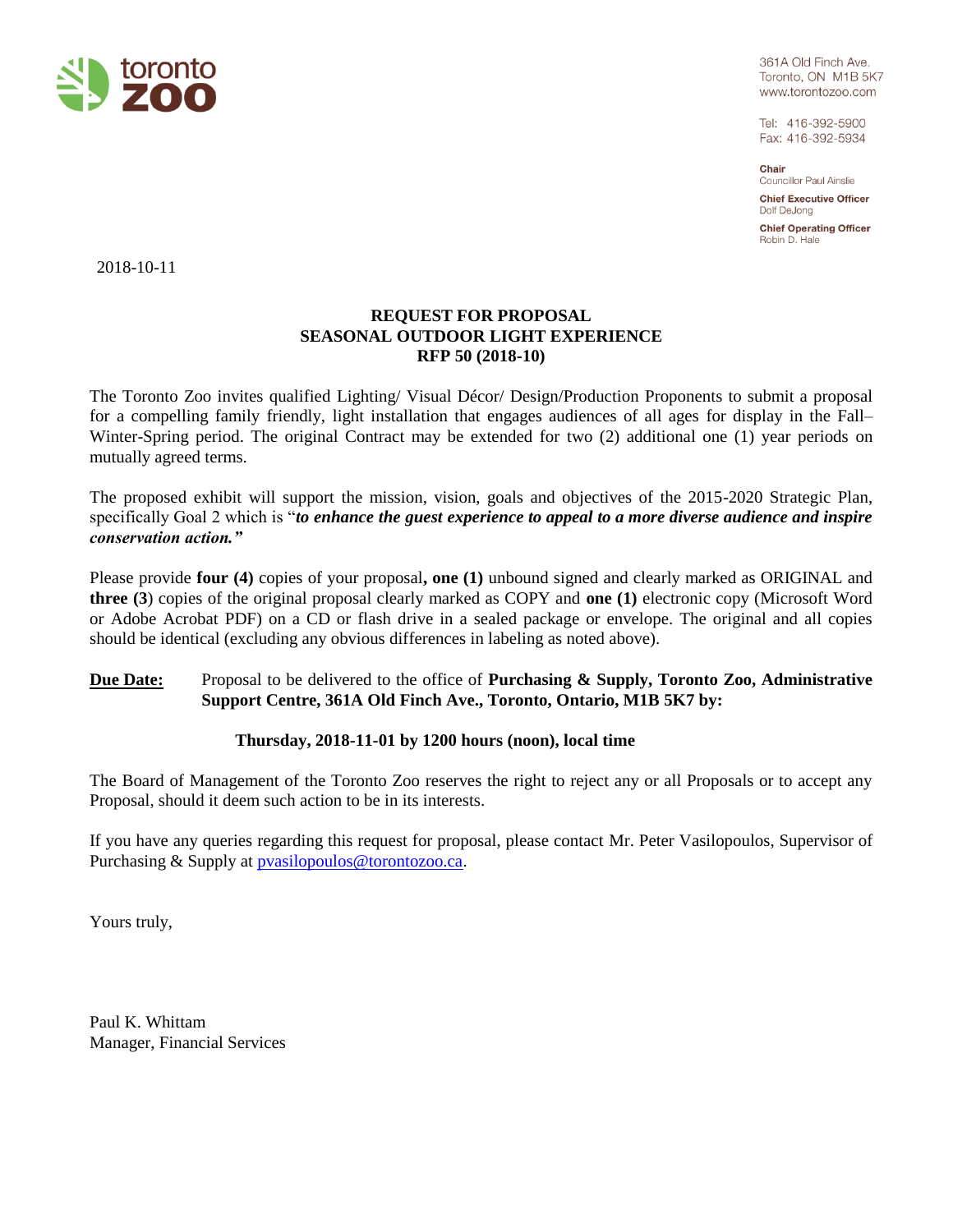# **Table of Contents**

| <b>SECTION</b>     | <b>SECTION DESCRIPTION</b>                              | PAGE (S)       |
|--------------------|---------------------------------------------------------|----------------|
| <b>RFP LETTER</b>  | <b>Invitation Letter</b>                                |                |
| <b>T.O.C.</b>      | <b>Table of Contents</b>                                | $\overline{2}$ |
| 1.0                | Instructions                                            | 3              |
| 2.0                | <b>General Terms</b>                                    | $\overline{4}$ |
| 3.0                | Background and Scope of Work                            | 5              |
| 4.0                | <b>Proponent Submission Requirements</b>                | 10             |
| 5.0                | <b>Schedule of Events</b>                               | 11             |
| 6.0                | Proposal Evaluation Criteria                            | 12             |
| 7.0                | <b>Contract Requirements</b>                            | 13             |
| 8.0                | Terms & Conditions                                      | 14             |
| 9.0                | <b>Submission Forms</b>                                 | 19             |
|                    | <b>Submission Label</b>                                 | 21             |
|                    | Notice of No Bid                                        | 22             |
| <b>Appendix I</b>  | Accessibility for Ontarians with Disabilities Standards | 23             |
| <b>Appendix II</b> | Sample Service Agreement                                |                |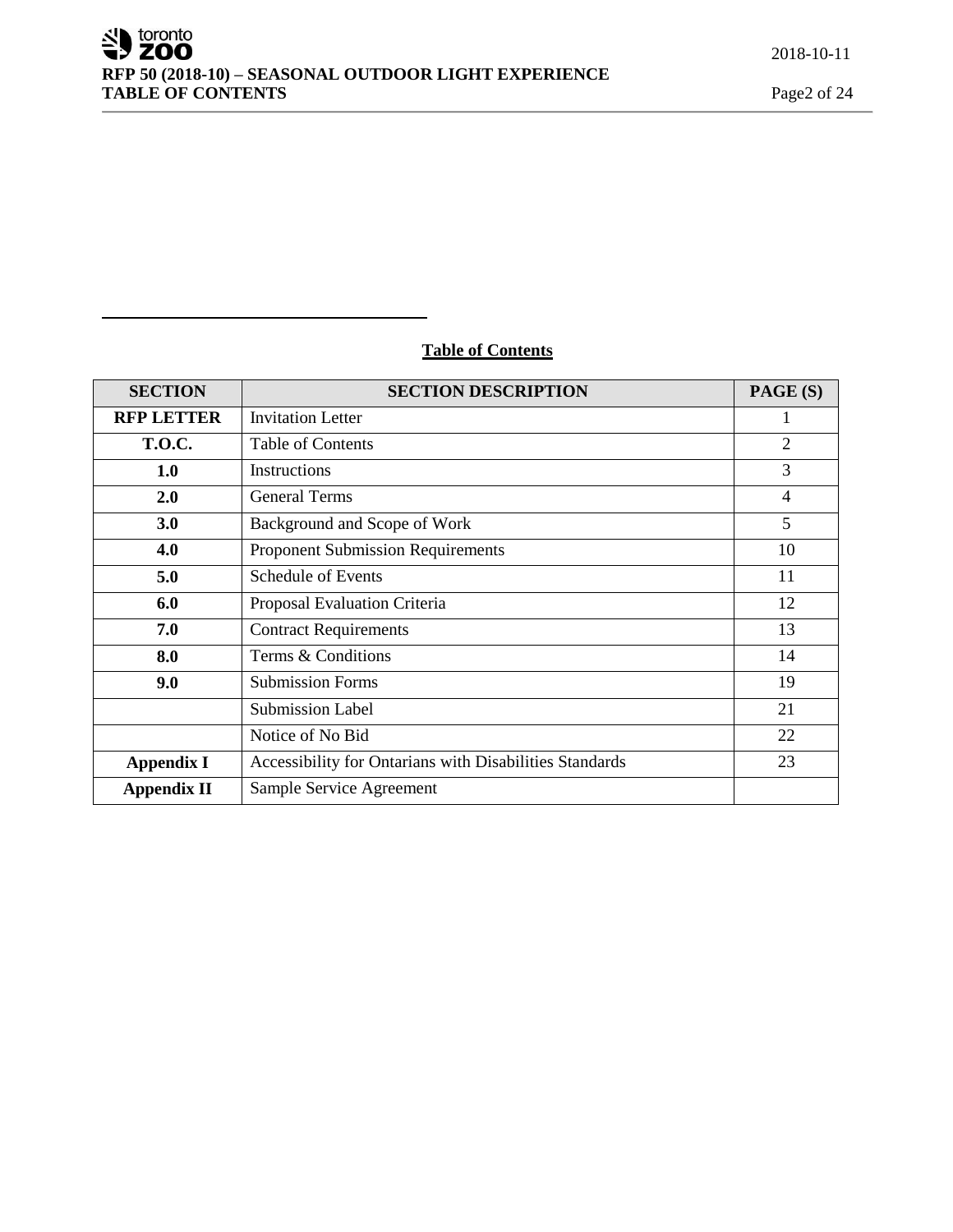#### **1.0 INSTRUCTIONS**

- **1.1** Ensure that you have received all **23** pages of the RFP package.
- **1.2** Complete ALL FORMS by due date and time received on or before **Thursday, 2018-11-01, by 1200 hours (noon) local time** or your Proposal will not be considered. Include signed copies of any addenda with your submission package. Use the attached submission label when you submit your response and deliver to the Toronto Zoo.
- **1.3** Provide **four (4)** copies of your proposal**, one (1)** unbound signed and clearly marked as ORIGINAL and **three (3**) copies of the original proposal clearly marked as COPY and **one (1)** electronic copy (Microsoft Word or Adobe Acrobat PDF) on a CD or flash drive in a sealed package or envelope. The original and all copies should be identical (excluding any obvious differences in labeling as noted above).
- **1.4** A site (proposal) meeting has not been scheduled, however, the Toronto Zoo **highly recommends** you contact Adam Huston, Manager Guest Operations (416) 392-9108 to make arrangements for a site meeting. Any request for a site meeting to view the potential onsite locations will be done by appointment only.
- **1.5** If the Toronto Zoo determines that an amendment is required to this RFP, the Toronto Zoo representative will issue by email or post a written addendum on the Toronto Zoo Website that will form part of this RFP. It is the responsibility of the bidder to check the website and to download the addendum from the Toronto Zoo's website. No amendment of any kind to the RFP is effective unless it is provided by email or posted in a formal written addendum on the Toronto Zoo website. Upon submitting a Proposal, Proponents will be deemed to have received notice of all addenda and acknowledged on the submission form.

#### **1.6 Proposals must not be submitted by facsimile or email**.

- **1.7** Unless otherwise indicated herein, the prices stated are payable in Canadian Funds, excluding HST.
- **1.8** Use the attached submission label, when you submit your response in a sealed envelope or package and deliver to the Toronto Zoo.
- **1.9** Proposal prices shall remain in effect for a period of ninety (90) days from the Proposal due date.
- **1.10** The Successful Proponent will conform to and enforce strict compliance with the Occupational Health and Safety Act R.S.O. 1990, as amended (OHSA) and Workplace Safety and Insurance Board (WSIB) in the performance of the Work/Services.
- **1.11** The Successful Proponent must adhere to all relevant Toronto Zoo policies, including, but not limited to, the Toronto Zoo Health and Safety Policy, the Working in the Vicinity of Animal Containments Policy and the Vehicles on Site Policy, copies of which the Chief Operating Officer (COO) shall supply to the Successful Proponent.
- **1.12** The Successful Proponent shall keep proper record of accounts including supporting documents for the services rendered as a result of this RFP and these records of account shall be open for inspection and/or audit by the Zoo upon reasonable request during normal business house at the Zoo. Such records shall be retained for two (2) years following the completion of the services.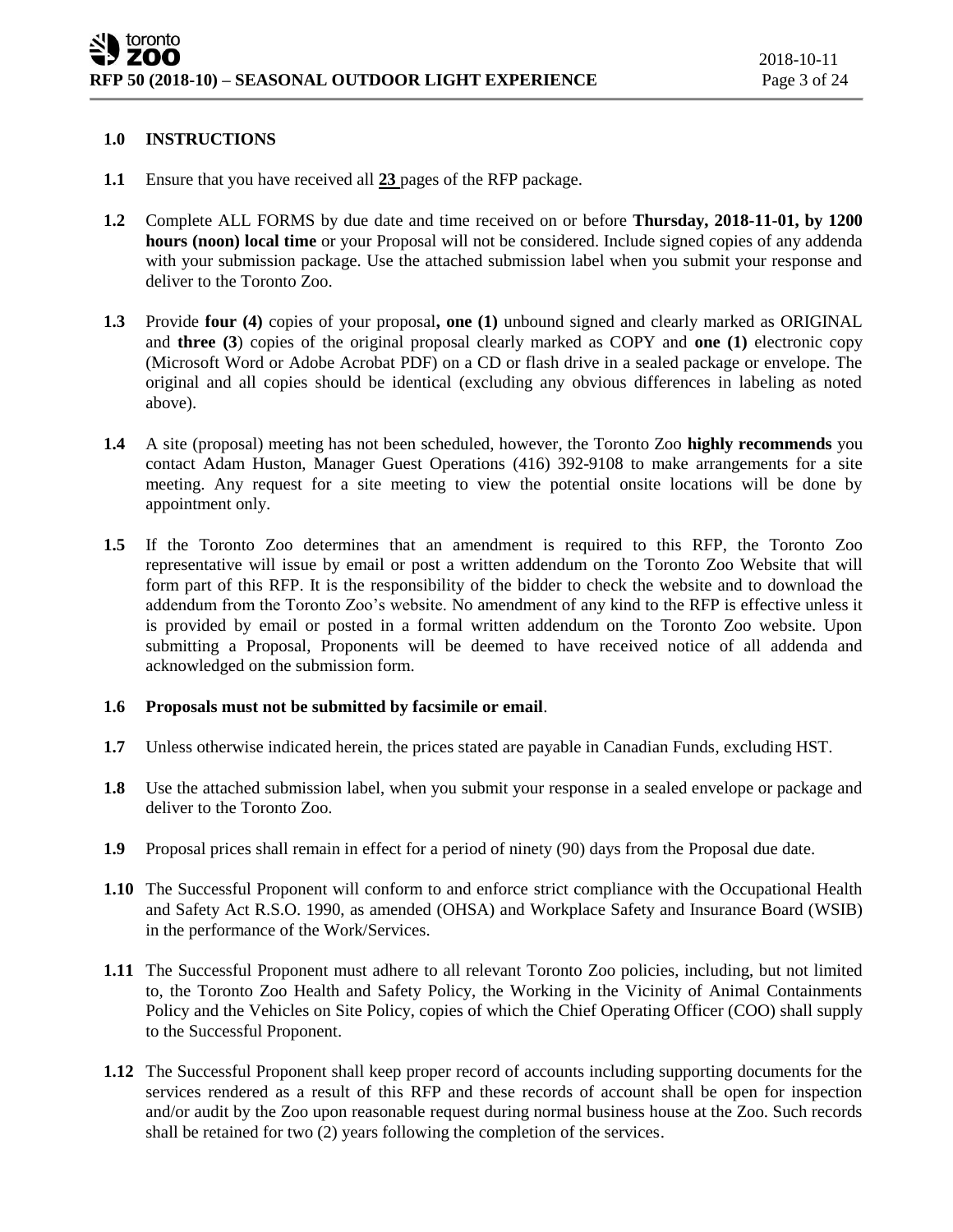# toronto ZOO **RFP 50 (2018-10) – SEASONAL OUTDOOR LIGHT EXPERIENCE** Page 4 of 24

**1.13** The RFP should not be construed as an offer or a contract to purchase goods or services.

- **1.14** Proponents shall not issue any news releases or make any public announcements concerning the RFP, the awarding of this or any contract or any element of the subject project without the prior written consent of the Toronto Zoo and then, only in coordination with the Toronto Zoo.
- **1.15** For any questions concerning the contract terms and conditions of this RFP, please contact: Peter Vasilopoulos Supervisor, Purchasing & Supply Tel: 416-392-5916 E-mail: pvasilopoulos@torontozoo.ca

For any technical queries concerning the specifications of this RFP, please contact:

Adam Huston Manager, Guest Operations Tel: 416-392-9108 E-mail: [ahuston@torontozoo.ca](mailto:ahuston@torontozoo.ca)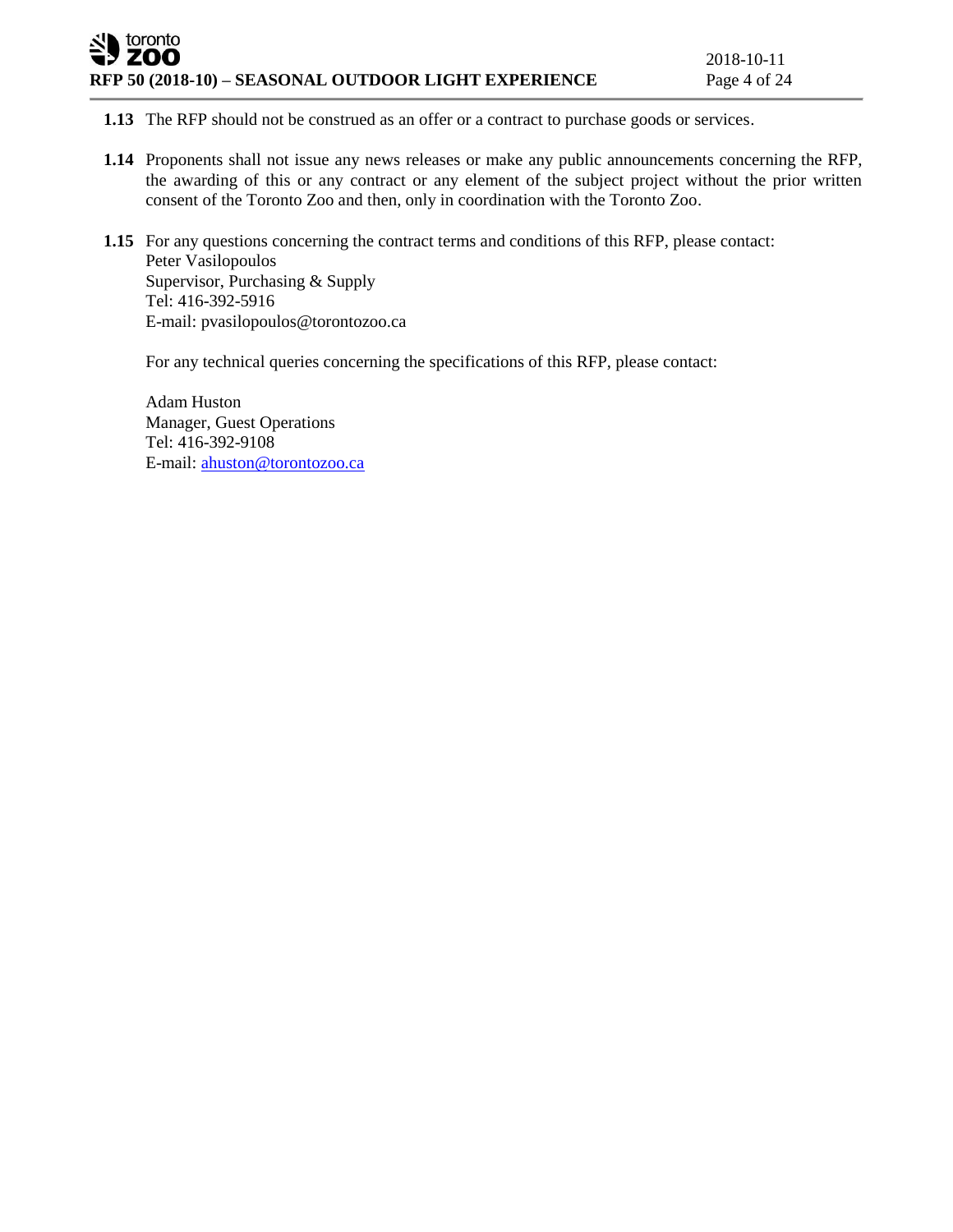# toronto **RFP 18 (2018-10) – SEASONAL OUTDOOR LIGHT EXPERIENCE** Page 5 of 24

#### **2.0 GENERAL TERMS**

- 2.1 The following definitions will apply to this Request for Proposal and to any subsequent Contract:
	- 2.1.1 **"Board" or "Toronto Zoo"** means the Board of Management of the Toronto Zoo;
	- 2.1.2 **"CEO"** means the Chief Executive Officer of the Toronto Zoo;
	- 2.1.3 **"COO"** means the Chief Operating Officer of the Toronto Zoo;
	- 2.1.4 "**Contractor**" means the person, partnership or corporation contracting with the Board to provide the required Services;
	- 2.1.5 "**Contract**" means acceptance by the Toronto Zoo (by way of written acknowledgement, Agreement, Contract or Purchase Order) to furnish Services for money or other considerations;
	- 2.1.6 "**Contract Price**" means the price payable under the contract to the Contractor, being the Proposal Price eventually accepted by the Board of Management of the Toronto Zoo subject to any changes pursuant to the Contract Requirements;
	- 2.1.7 **"Preferred Proponent"** means the Proponent whose Proposal, as determined by Board staff through the evaluation analysis described in the RFP, provides the best overall value in meeting the Board's requirements, and may be recommended for award;
	- 2.1.8 **"Prime Proponent"** means a person, partnership or corporation of firm that submits a Proposal in response to this RFP on a behalf of a joint venture or consortium;
	- 2.1.9 "**Project Co-coordinator**" is the person designated by the Board to manage the project for the Toronto Zoo;
	- 2.1.10 **"Proponent"** means an individual or company that submits or intends to submit, a proposal in response to this Request for Proposal;
	- 2.1.11 "**Proposal Price**", "Contract" and "Contract Documents" have the meanings set out therefore in clauses contained in these documents;
	- 2.1.12 **"Request for Proposal (RFP)"** means the RFP document in its entirety, inclusive of any addenda that may be issued by the Toronto Zoo;
	- 2.1.13 "**Services" or "Work**" means everything that is necessary to be performed, furnished delivered by the Proponent to meet the Proponent's obligation under this Contract;
	- 2.1.14 **"Successful Proponent"** means the Preferred Proponent with whom the Board intends to negotiate an awarded Agreement.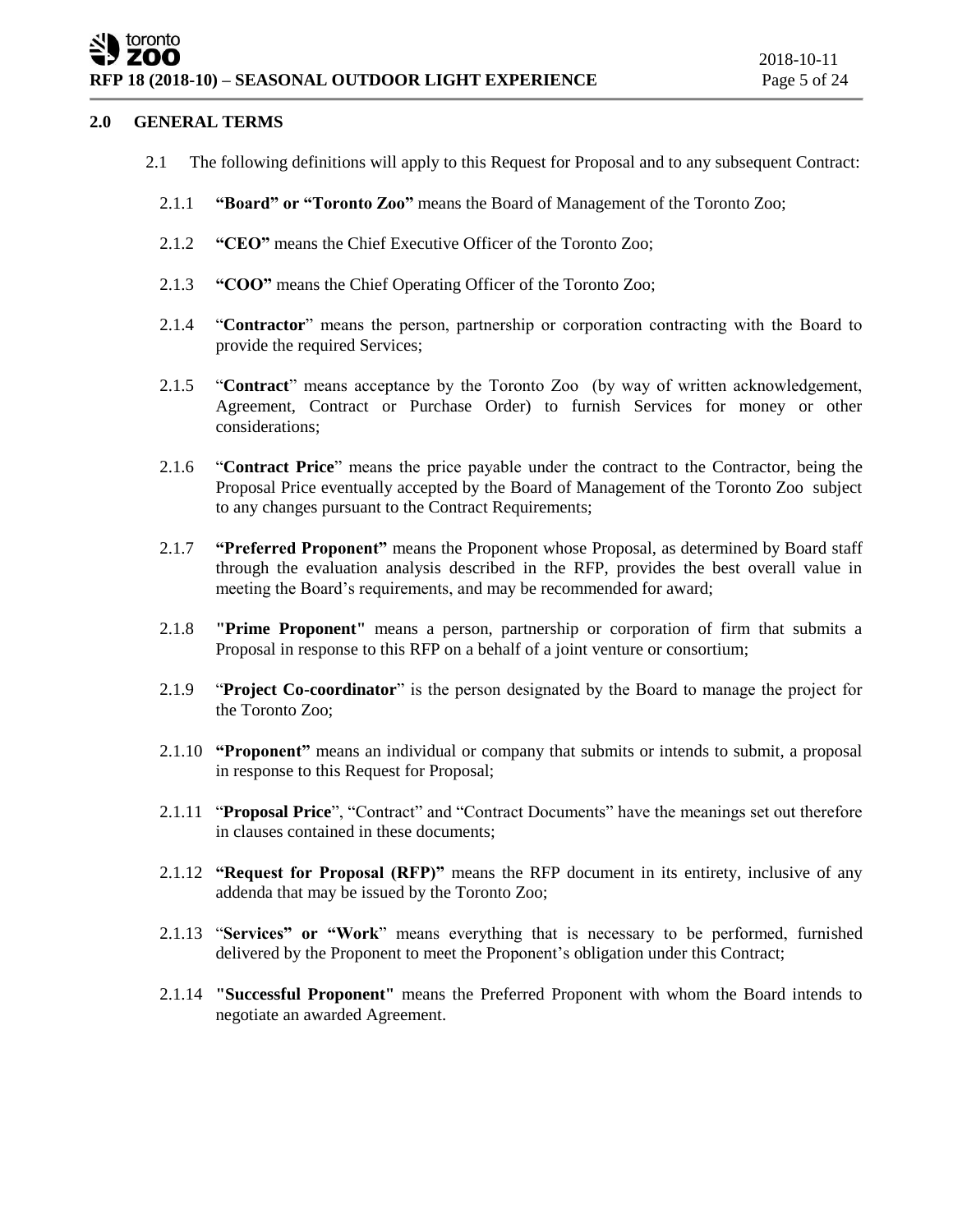#### **3.0 BACKGROUND AND SCOPE OF WORK**

#### 3.1 **Background Information**

- 3.1.1 The Toronto Zoo was founded to exhibit and conserve animal, plant, and fish species and has become well known for advancing wildlife conservation, often in partnership with governments, not for profits, and other Zoos at the local, national and international scale.
- 3.1.2 At about 287 hectares (710 acres) the Toronto Zoo is one of the world's largest Zoos. The Toronto Zoo is divided into geographic zones of the world each representing the natural habitat and species of the world region.
- 3.1.3 Promoting wildlife conservation, sustainability and biodiversity are the key parts of the Zoo's mission, and is reflected in its scientific research, programming and educational outreach. The Strategic Plan for the Toronto Zoo seeks to further enhance the Toronto Zoo's efforts at wildlife conservation excellence with a focus on Canadian species. A recently completed Master Plan will reinforce this objective through sustained and focused capital investment over the next 15 to 20 years. Please see the following link to review the Strategic and Master Plans

<http://www.torontozoo.com/ExploreTheZoo/Vision/>

- 3.1.4 The Toronto Zoo, is a premier leisure destination in Ontario attracting around 1.25 million visitors annually within a highly competitive market. The Toronto Zoo generates enough revenue from attendance and on site spending to cover approximately 80 percent of its operating costs including its conservation and educational programming. The balance of its operating costs are covered by the City of Toronto as the Toronto Zoo is an agency of the City of Toronto. Some conservation activity is funded by government grants. The Toronto Zoo is currently establishing a foundation to help it with its funding and programing needs.
- 3.1.5 The Toronto Zoo is a complex business with a diversity of people talent in areas such as animal care, trades, horticulture, animal nutrition, veterinary science, and reproductive biology. As such the Zoo is highly focused on the use and creation of knowledge. A challenge for the Toronto Zoo is attracting, motivating, and retaining talent especially given workforce succession.
- 3.1.6 The Toronto Zoo works in partnership with its local and regional institutions. Key institutional partners are Parks Canada at the Rouge National Urban Park (RNUP), the Toronto and Region Conservation Authority, City of Toronto, the Ministry of Natural Resources and the Universities of Toronto (Scarborough campus), York and Guelph. The Toronto Zoo views part of its future success tied to effective collaboration with these partners.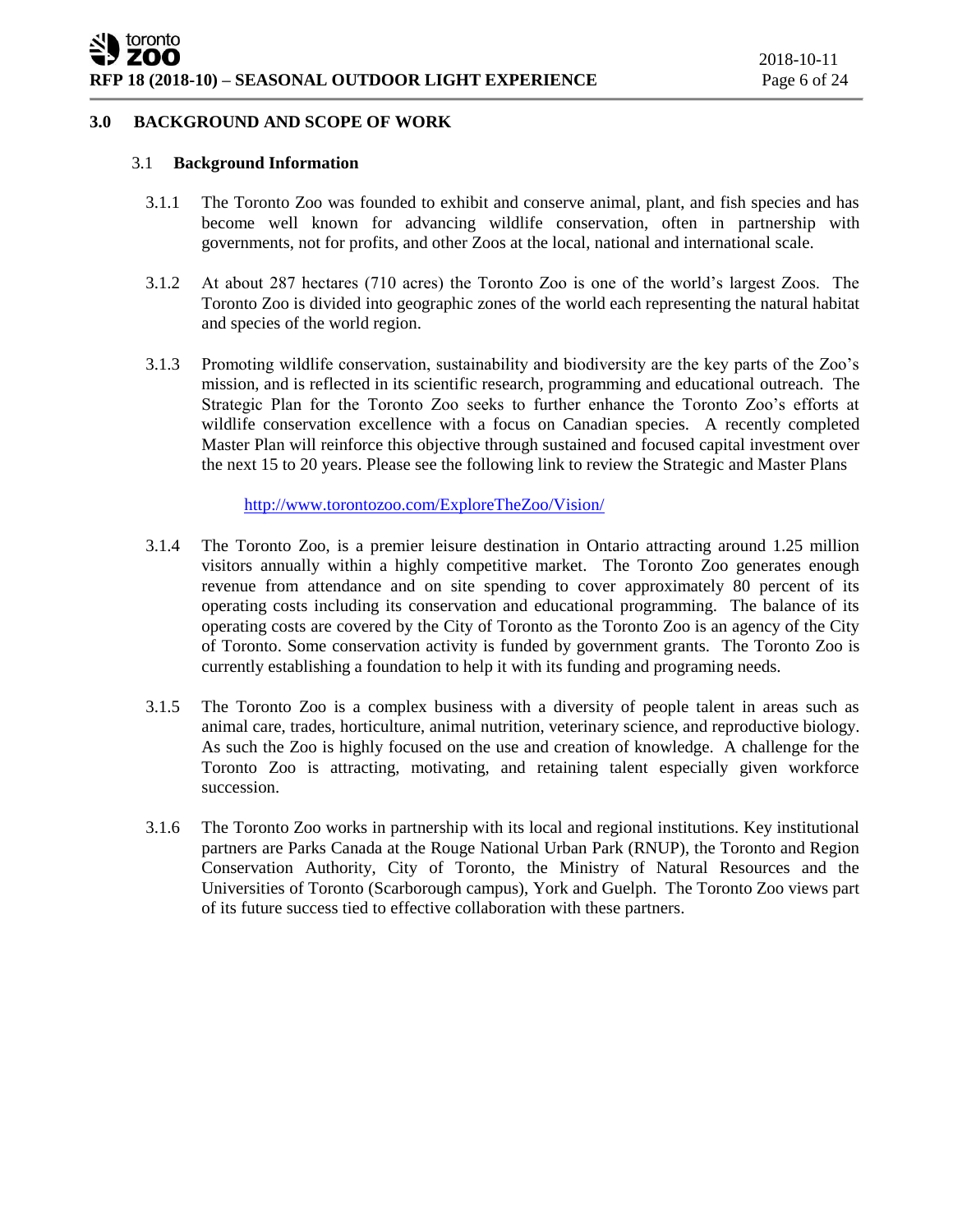**RFP 50 (2018-10) – SEASONAL OUTDOOR LIGHT EXPERIENCE** Page 7 of 24

# 3.2 **SCOPE OF WORK – OUTDOOR LIGHT INSTALLATION**

The Toronto Zoo is inviting qualified Lighting/ Visual Décor/ Design/Production Proponents which can provide a family-friendly, light installation that will artfully illuminate the wooded areas adjacent to the public pathways and may include animal exhibits. The exhibit will be an artistic display that could act as a stand-alone experience for guests. The light exhibition will support the mission, vision, goals and objectives of the 2015-2020 Strategic Plan, specifically Goal 2 which is "*to enhance the guest experience to appeal to a more diverse audience and inspire conservation action."* 

The ideal company will have a proven track-record and demonstrated expertise in lighting displays and in providing visuals that will enhance and showcase the lighting exhibit area. Experience with event planning/logistics, decorating and the setting up of lighting in various outdoor weather conditions is preferred.

The walking trail initially being reviewed would cover 1,740 meters.

Figure i)

toronto



As part of your proposal provide costs, including the applicable rental fees, duties, transportation fees, and installation and technical services for the period of the exhibit.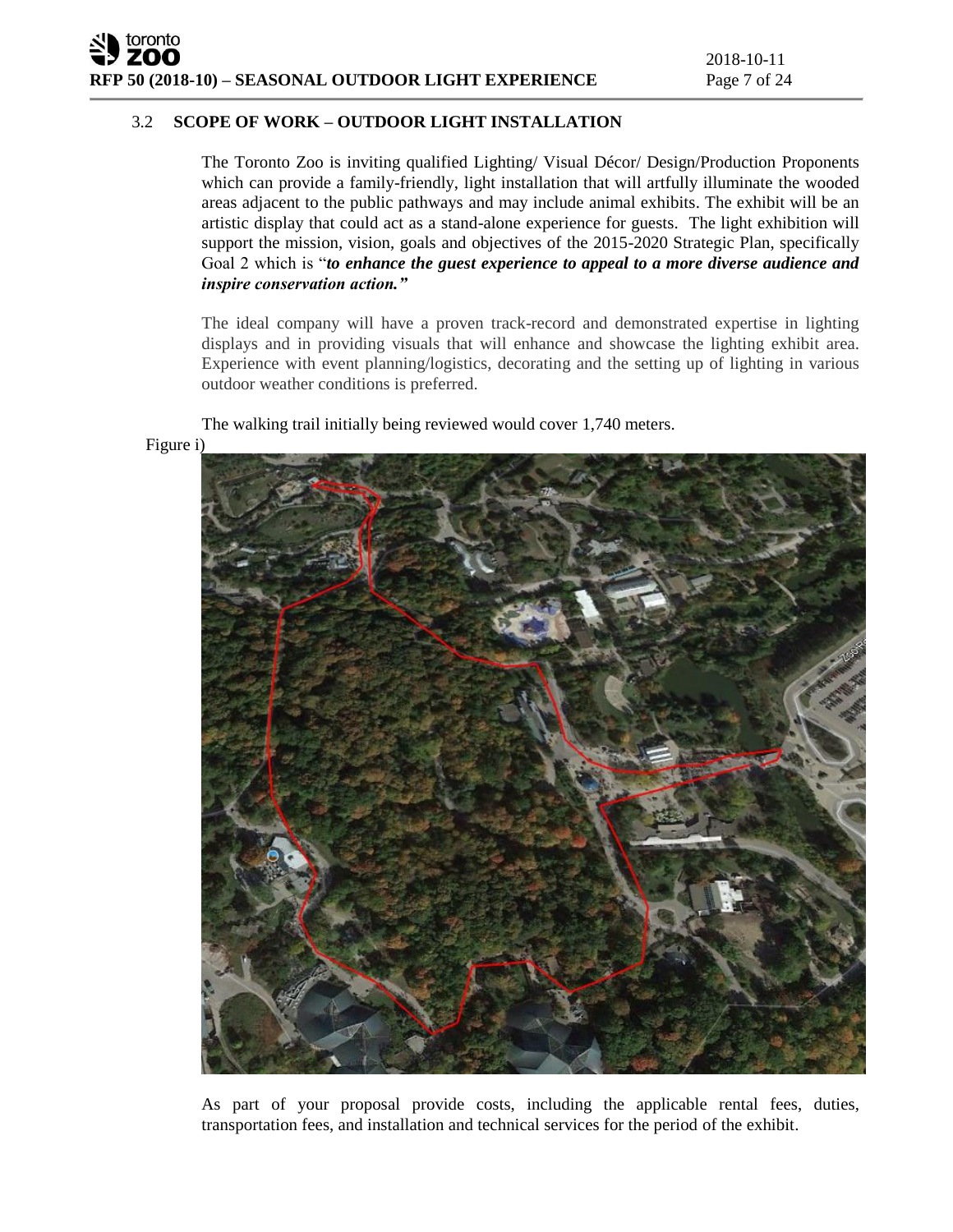# 3.3 **Term of Contract**

The term of the short-term lighting exhibit will be from November 1, 2019 to January 19, 2020. The original Contract may be extended for two (2) additional one (1) year periods for the same duration period on mutually agreed terms. If Toronto Zoo elects to renew Contract, the Toronto Zoo shall provide notice to the Contractor a minimum of sixty (60) days prior to the expiration date of the Contract for such renewal year.

Non-exclusivity

Any contract as a result of the RFP will be on a non-exclusive basis. The Toronto Zoo may, at its sole discretion, purchase the same or similar services, from other sources during the term of the Contract.

# 3.4 **Timing, Location, Attendance, Sponsors and Advertising**

- 3.4.1 During the display period, the Zoo will expand its usual operating hours  $(9:30 \text{ am} 4:30$ pm) to allow for the lighting display to be most effective. Final hours for this exhibit to be determined.
- 3.4.2 The lighting exhibition will be held primarily in the core woods area but may incorporate outdoor animal exhibits or indoor exhibits and pavilions. See figure i. Under consideration is access provided only to patrons who have paid a separate admission for the exhibit.
- 3.4.3 Media and cash Sponsors for this exhibit may be obtained.
- 3.4.4 The advertising plan may include print (tourism and newspaper), radio, TV, online, Toronto Zoo website, tourism rack cards, membership publications, on-site signage, 2019 Annual Visitors Guide. The advertising plan is to be determined.

# 3.5 **Marketing and Technical Support**

As part of your proposal please provide or provide details how you will provide for the following:

- 3.5.1 Visuals for Toronto Zoo's development of graphic material
- 3.5.2 Educational Information Sheets and/or teachers guides (digital format)
- 3.5.3 Line Art (digital format)
- 3.5.4 Spec sheets
- 3.5.5 Technical Training Guide for Toronto Zoo staff
- 3.5.6 Logistics Planning Guide
- 3.5.7 Logo Art (digital format)
- 3.5.8 Maintenance kit
- 3.5.9 Technical Support (setup, takedown, 24/7 support serviced)

# 3.6 **Exhibit Details and Contractor's responsibilities**

- 3.6.1 As the core woods area will be the primary area for the lighting exhibit, it is very important to review the area and space to maximize the impact of the light display and to identify any special requirements including power requirements. Your proposal should include ideas for enhancing the natural area without any lasting impact on the natural area and may include areas within the same area that have not been identified herein.
- 3.6.2 The Contractor shall commence installation of the work within one (1) week of issuance of Purchase Order OR Contract execution, if required, and be completed by a date as agreed upon.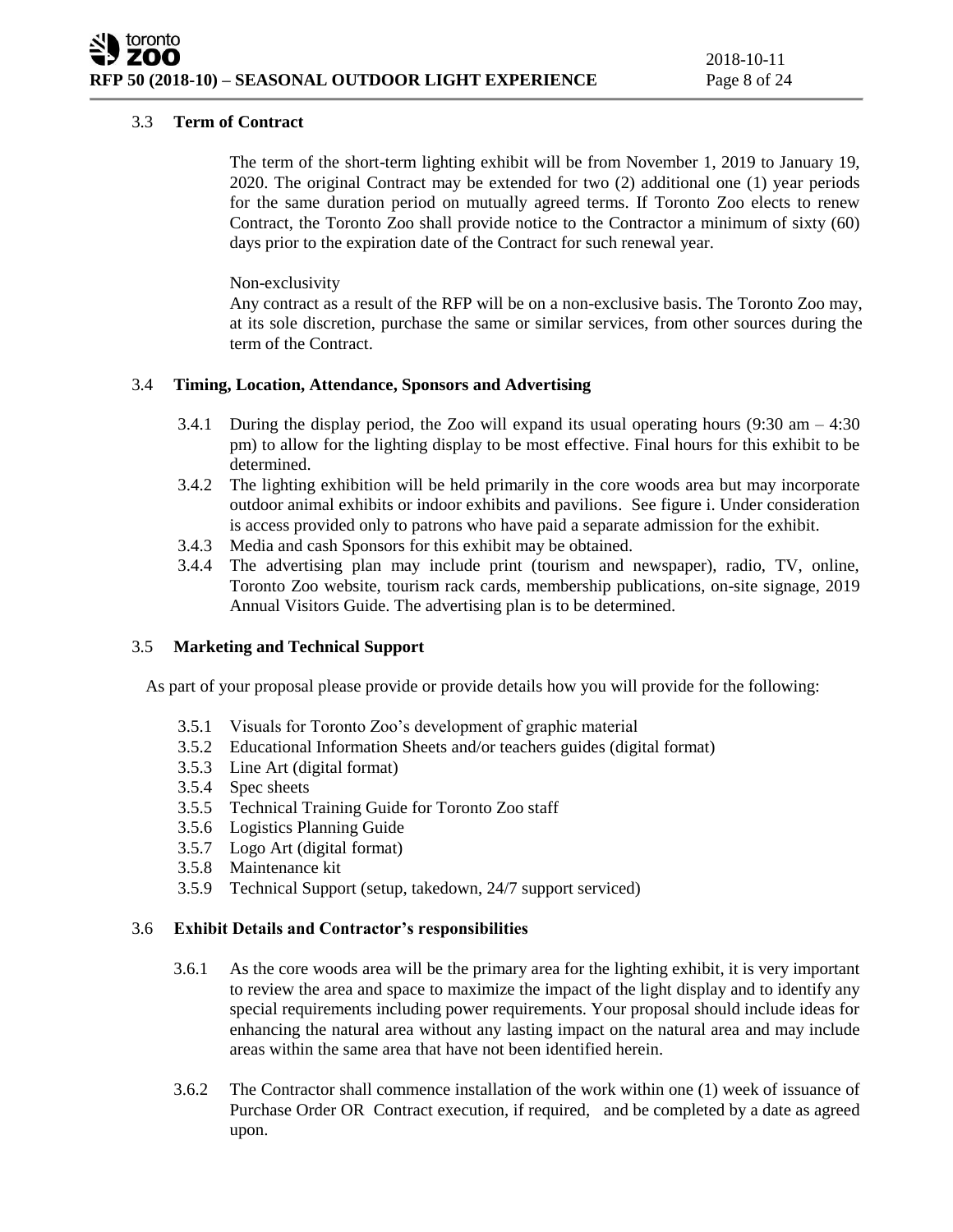# toronto **RFP 50 (2018-10) – SEASONAL OUTDOOR LIGHT EXPERIENCE** Page 9 of 24

- 3.6.3 On January 20, 2020, the contractor shall commence the dismantling of the lighting exhibit for removal from the Toronto Zoo within forty-five (45) days after the closing date.
- 3.6.4 The Contractor shall provide all of the equipment for the installation and removal of the exhibit.
- 3.6.5 The Contractor shall co-ordinate the lighting and production to properly display the natural setting including educational material and interpretive signage and other themed material that may contribute to the atmosphere of the exhibit/display.
- 3.6.6 All materials used, shall be fire-retardant.
- 3.6.7 Power is limited in the core woods and as such power requirements would need to be provided by the Contractor.
- 3.6.8 The Contractor will be responsible for any problems having to do with the repair and/or maintenance of the lighting exhibit items. Toronto Zoo staff will be available during the display period to handle minor repairs and daily maintenance to the exhibit.
- 3.6.9 The Contractor shall co-ordinate the work of all sub-contractors.
- 3.6.10 The Contractor shall provide an experienced field engineer and technicians to complete proper installation and dismantling of the lighting exhibit. The technical team shall liaise with Toronto Zoo staff to coordinate all of the installation/dismantling activities, power installations and technical training to Toronto Zoo staff for day to day maintenance.
- 3.6.11 The Zoo may choose to enter into a revenue sharing agreement with the successful proponent.

# 3.7 **Safety Requirements**:

- 3.7.1 The Contractor shall comply with all federal, provincial or occupational health and safety legislative requirements, including, and without limitation, the Occupational and Health Safety Act, R.S.O., 1990 c.0.1 and regulations thereunder, as amended from time to time (collectively the "OHSA").
- 3.7.2 The Contractor, for purposes of the OHSA, will be designated as the Constructor for this project and will assume all of the responsibilities of the Constructor set out in the Act and its regulations.
- 3.7.3 Specifically, it is the responsibility of the Contractor:
- 3.7.4 To designate and advise the Project Coordinator of the name of the agent of the Contractor who is responsible to monitor the construction work site to ensure compliance with the OHSA and the Toronto Zoo Health and Safety Policy and to initiate corrective action to ensure compliance.
- 3.7.5 To ensure that all work site accidents are promptly investigated to determine cause and that first aid is administered as required for all work related injuries. A written report of all such accidents shall be forwarded to the Toronto Zoo Project Co-coordinator by the Contractor, which will include the corrective action taken to prevention of further accidents.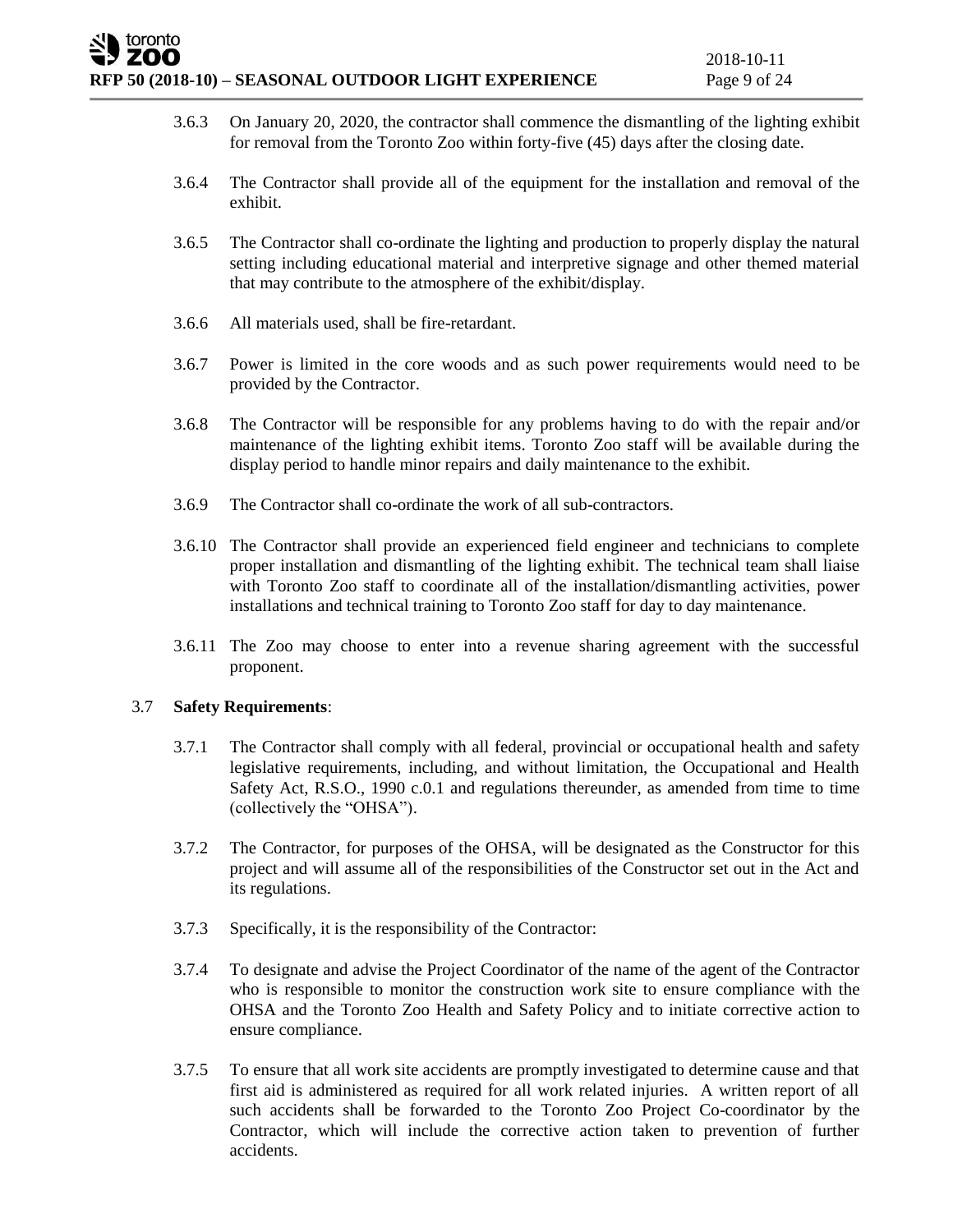# **RFP 50 (2018-10) – SEASONAL OUTDOOR LIGHT EXPERIENCE** Page 10 of 24

toronto

- 3.7.6 To ensure that all hazardous materials, as defined by the WHMIS Regulation, brought on to the work site adhere to the WHMIS labeling, storage, safe handling, as use requirements and that all workers under the supervision of the Contractor be trained to safely use such materials.
- 3.7.7 To supply, where specified by the OSHA, appropriate safety and personal protective equipment and that all workers under the supervision of the Contractor be trained in the use of this equipment.
- 3.7.8 To ensure, where applicable under the OHSA, that Joint Health and Safety Committees, worker safety representatives or worker trade representatives are functioning on any work site established at the Toronto Zoo. The Contractor's Joint Health and Safety Committees, worker or trade representatives shall inform the Project Co-coordinator of all outstanding issues which may affect the health and safety of Toronto Zoo employees.

# 3.8 **Contractors Working in the Vicinity of Animal Containments**:

- 3.8.1 Contractors, Sub-contractors or their employees are not allowed, without the approval of the Wildlife Care Manager, or their designate:
- 3.8.2 To enter any paddock, holding cage or other enclosure in which an animal of any kind is housed.
- 3.8.3 To attempt at any time or in any circumstance, to touch, handle or otherwise manipulate any animal.
- 3.8.4 To cross safety barriers or enter non-public areas without prior approval as outlined above.
- 3.8.5 Anyone who fails to comply with the above instructions will be considered in breach of their contract and escorted from Toronto Zoo property.
- 3.8.6 In addition, a contractor, or their employee, may be fined by the Ministry of Labour, under the Occupation al Health and Safety Act (OHSA).

#### 3.9 **Toronto Zoo Responsibilities**

- 3.9.1 The Toronto Zoo shall prepare the space to allow delivery, set up, major maintenance, if required, and dismantling of the lighting exhibit.
- 3.9.2 The Toronto Zoo will provide staff to work the event and provide maintenance staff for minor day to day maintenance.

# **4.0 PROPONENT SUBMISSION REQUIREMENTS**

Three (3) bound copies and one (1) electronic copy, Microsoft Word or Adobe Acrobat PDF, of the final version of the Short Term Special Exhibit are to be submitted no before **Thursday, 2018-11-01, by 1200 hours (noon) local time**. All copies of all pages of the Proposal should be printed in duplex (i.e. on both sides of the pages) where possible and 11 point font.

4.1 The Request for Proposal (RFP) shall indicate the ownership, financial resource and credit history and references of your company. List some of the more recent exhibits that you have coordinated, including the location of the exhibit, duration of exhibit, primary contact name and phone number (see Forms).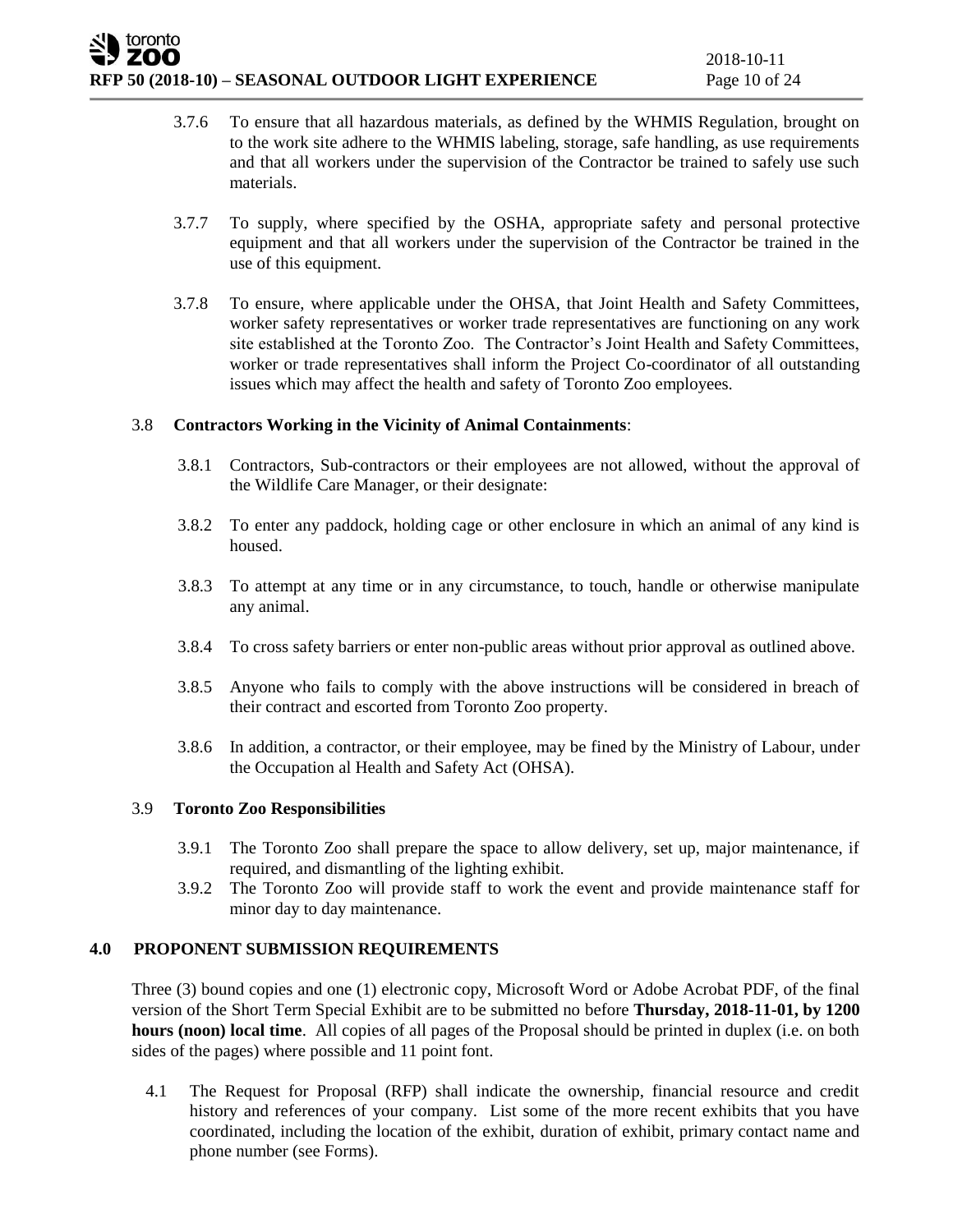# toronto **RFP 50 (2018-10) – SEASONAL OUTDOOR LIGHT EXPERIENCE** Page 11 of 24

- 4.2 Costs to be broken down separately as identified on the attached Forms, Section 9.1. No additional charges shall be allowed without the prior approval from the Toronto Zoo.
- 4.3 A brief outline of the staffing, including the field engineer and preventative maintenance, to be provided to coordinate the set-up, testing and dismantling of the exhibit.
- 4.4 Suggest terms of payment; include deposit. Detail rental(s) to be provided in overall production schedule for the event, from start to finish.
- 4.5 Provide a plan detailing how to meet the Zoo's operational limitations (power and facilities). Specify the equipment to be brought on site to the Zoo.
- 4.6 Detail any other special requirements, contingencies or needs that should be considered.
- 4.7 Indicate those items to be provided at no cost or at a discount, including staffing.
- 4.8 Preference may be given to proposals offering environmentally beneficial and sustainable services, products and business practices.
- 4.9 The proposal including all prices will be irrevocable for a period of ninety (90) days from the date of the proposal submission deadline.

Responses to the RFP may be submitted on behalf of an individual firm, strategic partnerships, joint ventures or consortiums, however a single firm must be identified as the primary contact as required to issue a purchase order or execute a contract with the Toronto Zoo.

CONTENT: The proposal shall be clear, concise, and shall include sufficient detail for effective evaluation and for substantiating the validity of stated claims. **The proposal shall not simply rephrase or restate the requirements, but rather shall provide convincing rationale to address how the Proponent intends to meet these requirements.** 

The Proponent shall assume that the evaluation team has no prior knowledge of its qualifications and experience, and will base its evaluation on the information presented in the proposal. **Elaborate brochures or documentation, bindings, detailed artwork, or other embellishments are unnecessary and are not desired.** 

The Proponent should submit a Submission in a particular submittal format, to reduce paper, encourage our recycled product expectations, and reduce package bulk. Bulk from binders and large packages are unwanted. Vinyl plastic products are unwanted.

Please do not use any plastic or vinyl binders or folders. The Toronto Zoo prefers simple, stapled paper copies. If a binder or folder is essential due to the size of your Proposal, they should be fully 100% recycled stock.

The Toronto Zoo seeks and prefers submissions on 100% Post Consumer Fibre (PCF) paper, consistent with the Toronto Zoo's environmental practices. All copies of all pages of the Proposal should be printed in duplex (i.e. on both sides of the pages) where possible.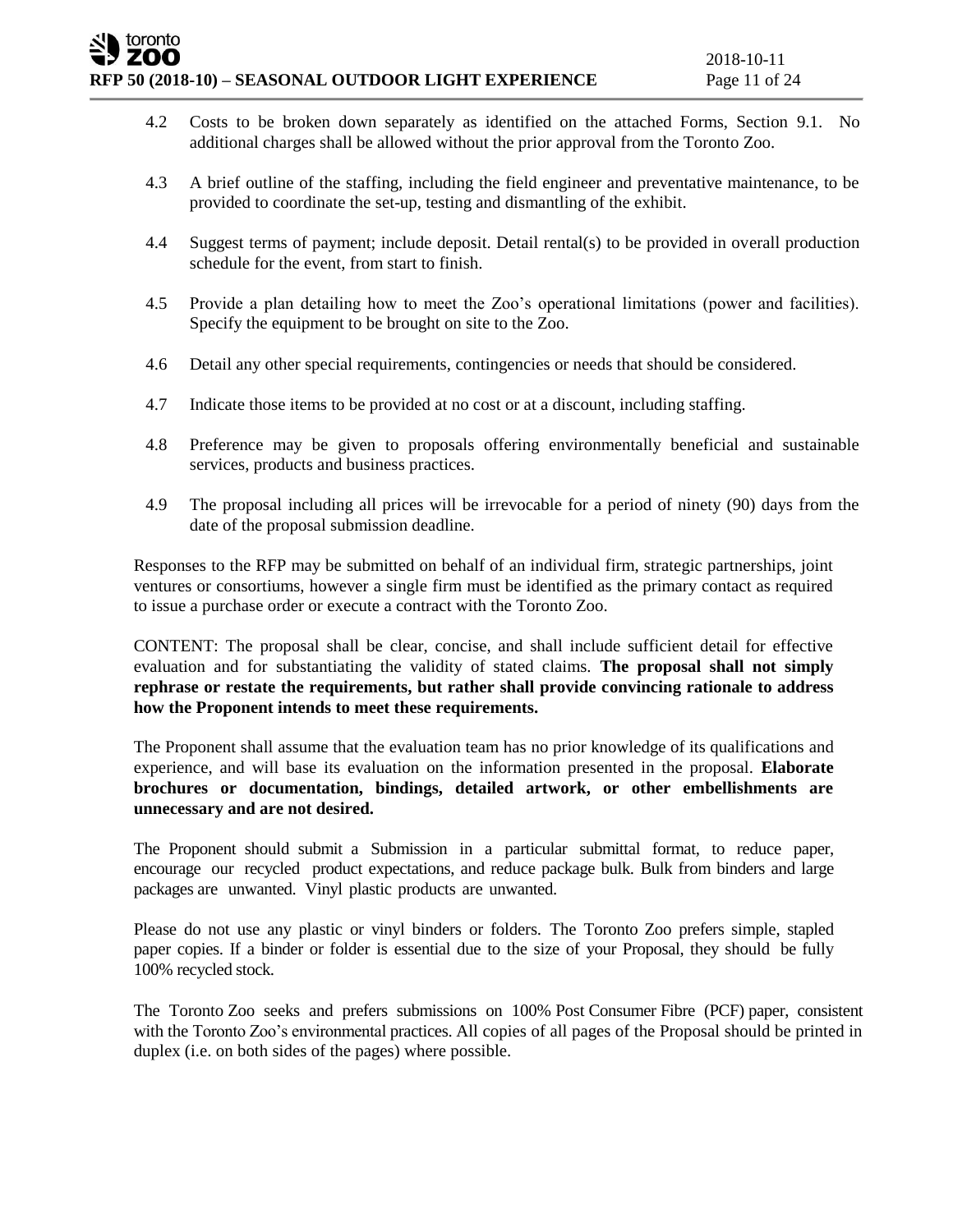#### **5.0 SCHEDULE OF EVENTS:**

The following is a tentative schedule for the Short-Term Exhibit:

| Release of RFP                           | 2018-10-11         |
|------------------------------------------|--------------------|
| Proponents' Question Deadline            | 2018-10-19         |
| <b>Submission Due</b>                    | 2018-11-01         |
| Interviews, if necessary                 | Week of 2018-11-26 |
| Notification of Award By the Toronto Zoo | Week of 2018-12-03 |

The RFP process and project will be governed according to the above schedule or other schedule approved by the COO. Although every attempt will be made to meet all dates listed, the Toronto Zoo reserves the right to modify any or all dates at its sole discretion. Appropriate notice of change will be provided, in writing, as soon as is feasible so that each Proponent will be given the same non-preferential treatment.

# **6.0 PROPOSAL EVALUATION CRITERIA**

- 6.1 The Proponent is urged to ensure that its Proposal is submitted in the most favourable terms in order to reflect the best possible potential, since less than best potential could result in exclusion of the Proposal from further consideration.
- 6.2 The Agreement will not be awarded to the Proposal with the lowest cost, but rather, award shall be based on a combination of related expertise, prior project experience and price. Additionally, the Zoo may accept or reject any part of the Proponent's bid.
- 6.3 An Evaluation Team comprised of representatives designated by the Zoo will evaluate responses to the RFP.
- 6.4 There are three steps to the pre-defined evaluation process:
	- Step 1 Initial Review of Responses Step 2 – Evaluation of Submitted Proposals Step 3 – Evaluation of Presentations
- 6.5 Step 1 Initial Review of Responses

The Zoo will open only those Proposals received by the Proposal Deadline and time specified within this RFP. Immediately upon opening, the Zoo will review each Proposal for compliance with the instructions and conditions applicable to this RFP. The Zoo, at its option, may seek Proponent retraction and clarification of any discrepancy/contradiction found during its review of Proposals.

- 6.6 Step 2 Evaluation of Submitted Proposals
	- 6.6.1 The Evaluation Team will evaluate each submitted Proposal, that has passed through Step 1, on criteria that will include, but not necessarily be limited to, the following:
	- 6.6.2 Overview of ownership, financial resource and credit history and references of your company (5 points)
	- 6.6.3 Selection, availability and attraction value of exhibit, scenic theme and décor. Include description of quantity and quality of décor, staging, lighting, environmentally beneficial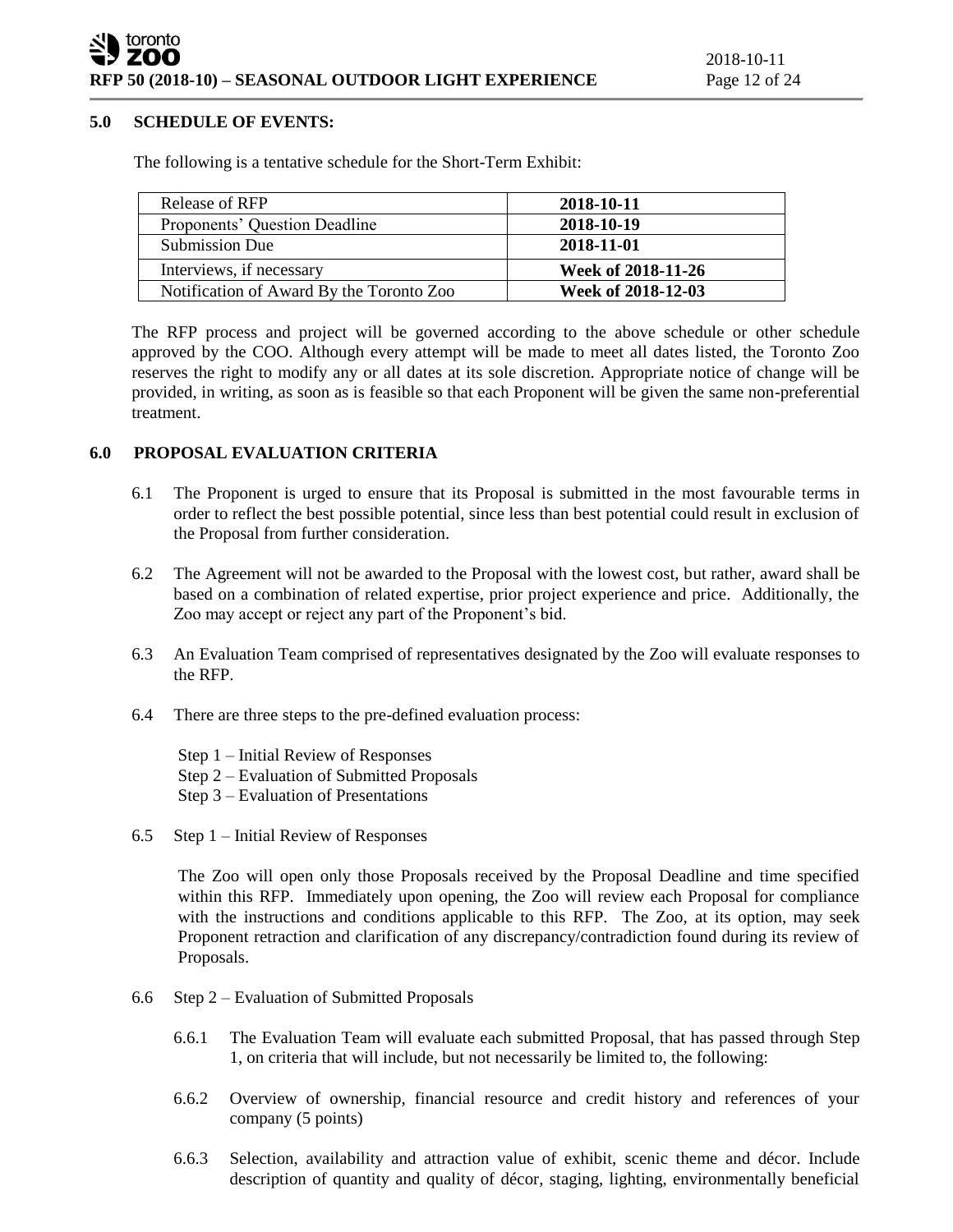and sustainable services, products and business practices etc. Using visuals (layout, drawings, diagrams) and/or words describe your design concepts for the lighting and décor. (35 points)

- 6.6.4 Details of technical staff required and operations plan including preventative maintenance program to provide on-site support and to ensure safety requirements are satisfied and maintained. Also outline any power and water requirements for the event and efforts to assist in reducing the amount of water used during the exhibit (10 points)
- 6.6.5 Marketing and educational information. (10 points)
- 6.6.6 Experience including proposed team, resources and qualifications in staging lighting exhibits. References should also be included, especially previous lighting exhibits in other Zoos or venues of similar size of operation. (10 points)

Note: In providing references, Proponents agree that the Toronto Zoo can contact the references as part of the evaluation process without further authorization.

- 6.6.7 Detailed implementation plan showing activities and dates for the entire implementation period leading to the completion by 12:00 hours (12pm) on day, 2019-11-01. (15 points)
- 6.6.8 Total Price to stage the lighting exhibit as outlined within this RFP. (25 points) *Provide pricing information that can be used should the Toronto Zoo wish to increase or decrease the lighting exhibit.*
- 6.7 The aim of the Evaluation Team will to select the one Proposal which in its opinion meets the requirements of the Toronto Zoo under this RFP and provides the best overall value to the Toronto Zoo. The Proposal selected, if any, will not necessarily be one the offering the lowest cost to the Toronto Zoo.
	- 6.7.1 The Process commenced by this RFP may be cancelled and a new process instituted at any time by the Toronto Zoo, the Toronto Zoo nor the Board shall be responsible for any loss, damages or expenses incurred by the Proponent.
	- 6.7.2 The Zoo may, at its discretion, eliminate a Proposal from further consideration if it deems the overall cost to be prohibitive.
	- 6.7.3 A short-list of suitable Proponents may be established who may be invited to Step 3 to provide presentations related to their Proposal.
- 6.8 Step 3 Evaluation of Presentations (If Required)
	- 6.8.1 Invited Proponent(s) shall provide presentations in support of their Proposals or to demonstrate or otherwise expand on the information contained therein.
	- 6.8.2 The Proponent(s) shall ensure that the presentation is made by well versed staff with the authority to make decisions and commitments on behalf of the Proponent.
	- 6.8.3 Any and all costs incurred by the Proponent in order to prepare for and attend the presentation and/or demonstration including transportation, food, lodging, etc. shall be borne entirely by the Proponent.
- 6.9 The final score is then calculated as illustrated in the following table: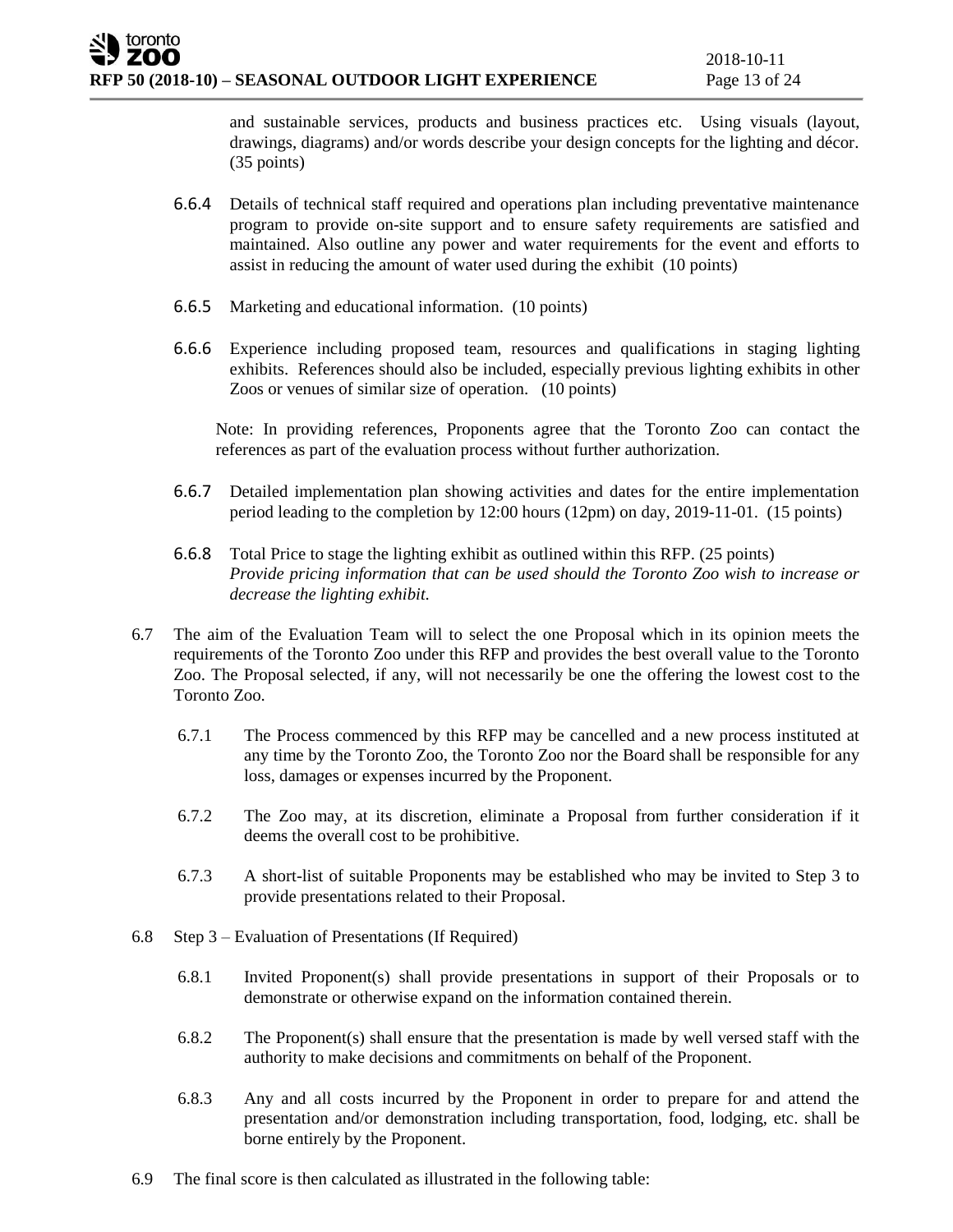| <b>Evaluation</b>                                  | <b>Score</b>             |
|----------------------------------------------------|--------------------------|
| Step 1 – Initial Review of Submitted Proposals     | Prerequisite             |
| Step 2 – Evaluation of Submitted Proposals         | Maximum 100              |
| Step 3 – Evaluation of Presentations (If Required) | (Maximum 50 If Required) |
|                                                    |                          |
| <b>Total maximum score excluding Presentation</b>  | 100                      |
| <b>Total maximum score including Presentation</b>  | 150                      |

By responding to this Proposal, the Proponent agrees to accept the recommendation of the Evaluation Team as final.

All Proposals shall be submitted by the Proponent on the understanding that the Proposals shall become the property of the Zoo.

# **7.0 CONTRACT REQUIREMENTS**

## **Contract Form**:

The Successful Proponent shall be retained through the issuance of a purchase order or an agreement (at the discretion of the COO), which shall include the terms and conditions of this Request for Proposal. For reference, a sample Staging and Service Agreement is included in Appendix II.

## **Negotiations and Agreement**

The award of any Agreement will be at the absolute discretion of the Toronto Zoo. The selection of the Preferred Proponent will not oblige the Toronto Zoo to negotiate or execute an Agreement with that Preferred Proponent.

The Toronto Zoo shall have the right to negotiate on such matter(s) as it chooses with the Preferred Proponent without obligation to communicate, negotiate or review similar modifications with other Proponents. The Toronto Zoo shall incur no liability to any other Proponent as a result of such negotiation or alternative arrangements.

During negotiations, the scope of the services may be refined, issues may be prioritized, responsibilities among the Proponent, all staff and sub-consultants provided by it and the Board may be settled and the issues concerning implementation may be clarified.

If any Agreement cannot be negotiated within thirty (30) business days of notification to the Preferred Proponent, the Toronto Zoo may, at its sole discretion, choose to continue negotiations for a period of time, terminate negotiations with that Proponent and negotiate an Agreement with another Proponent or abort the RFP process and not enter into any Agreement with any of the Proponents.

# **8.0 TERMS AND CONDITIONS**

# 8.1 **Proponent Assurance:**

Unless otherwise stated, the goods, material, articles, equipment, work or services, specified or called for in or under this Proposal, shall be delivered or completely performed, as the case may be, by the Proponent as soon as possible and in any event within the period set out herein as the guaranteed period of delivery or completion.

# 8.2 **Country of Origin:**

Whenever possible, the goods, materials, articles or equipment, specified or called for in or under this Proposal, shall be of Canadian origin and manufacture.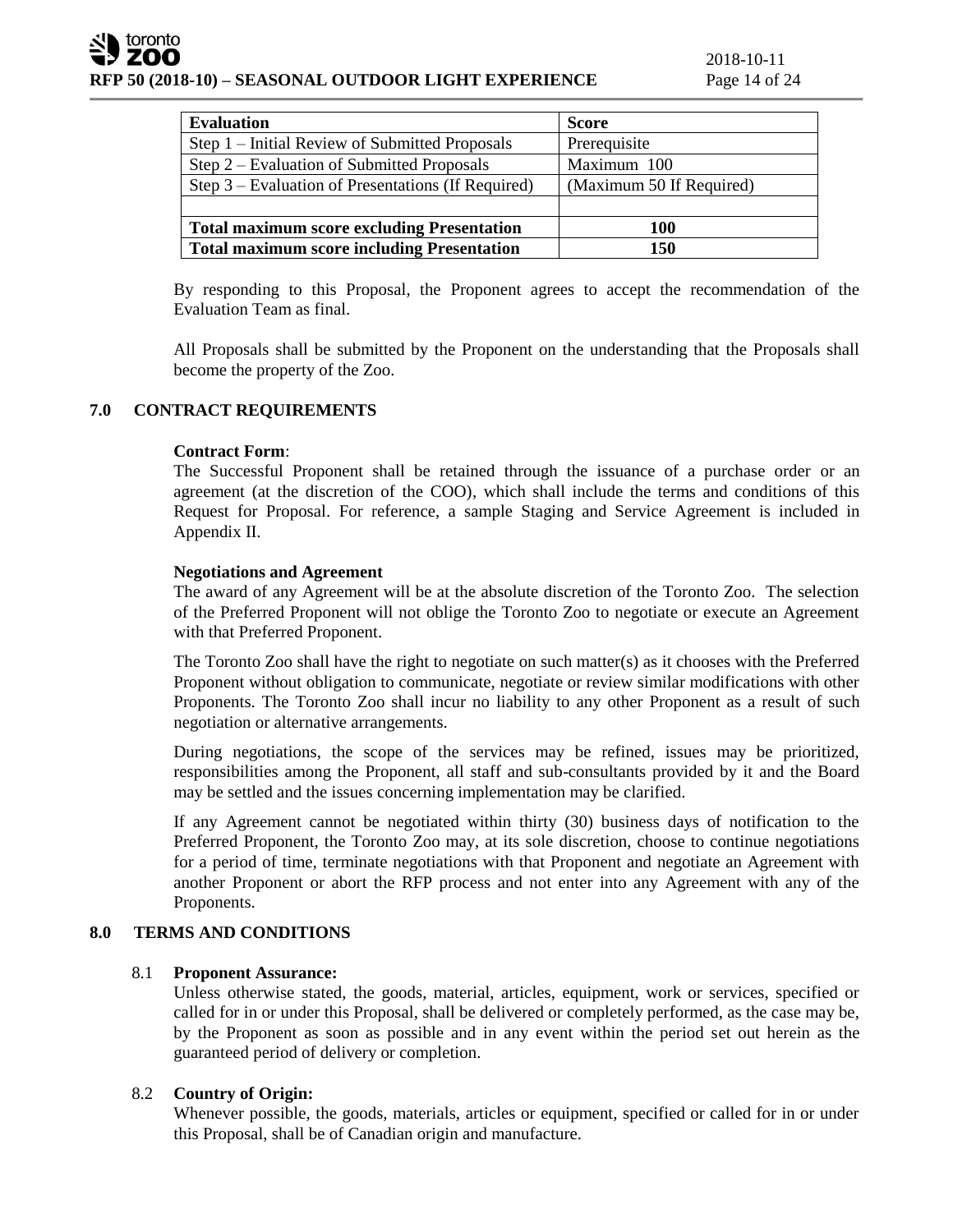# 8.3 **Invoicing:**

Unless otherwise indicated herein, the prices stated are payable in Canadian Funds at the head office of the Toronto Zoo. Harmonized Sales Tax where applicable shall each be shown as a separate item. The Proponent's HST registration number must be indicated on the invoice.

The Proponent shall clearly show any special charges as separate items on the invoice.

Payments to non-resident Proponents may be subject to withholding taxes under the Income Tax Act (Canada). Unless a non-resident Proponent provides the Toronto Zoo with a letter from Revenue Canada Taxation waiving the withholding requirements, the Toronto Zoo will withhold the taxes it determines are required under the Income Tax Act (Canada). Further information is available at the CRA website, [www.cra-arc.gc.ca](http://www.cra-arc.gc.ca/)

# 8.4 **Right to Cancel:**

The Toronto Zoo shall have the right to cancel at any time this Proposal or any contract or any part of any contract resulting from this Proposal in respect of the goods, material, articles, equipment, work or services set out in this Proposal or any such contract or part of such contract, not delivered or performed at the time of such cancellation, and the Toronto Zoo will not be responsible to make any payments in respect of any such goods, materials, articles, equipment, work or services and shall not incur any liability whatsoever in respect thereto.

In the event that the Proponent fails or neglects by any act or omission to comply with any of the conditions set out herein, this Proposal or any contract resulting from this Proposal may be unconditionally cancelled by the Toronto Zoo without notice to the Proponent.

# **Interest:**

The Bidder/Proponent shall not be entitled to any interest upon any bill on account of delay in its approval by the Toronto Zoo.

# 8.5 **Official Agreement:**

No verbal arrangement or agreement, relating to the goods, material, articles, equipment, work or services, specified or called for under this Proposal, will be considered binding, and every notice advice or other communication pertaining thereto, must be in writing and signed by a duly authorized person.

# 8.6 **Insurance and Policies**

Provide minimum \$5,000,000 Commercial Liability Insurance in respect of injury or death to a single person or for property damage in a manner satisfactory to the Chief Operating Officer must be maintained through the Project and included in the Fee Proposal.

Standard automobile liability insurance for all owned vehicles with limits of not less than Two Million Dollars (\$2,000,000.00) per occurrence.

Professional liability insurance (errors and omissions) with limits of not less than Two Million Dollars (\$2,000,000.00) per occurrence.

All insurance policies shall be endorsed to provide a minimum advance written notice of not less than thirty (30) days, in the event of cancellation, termination or reduction in coverage or limits, such notice to be made to the COO.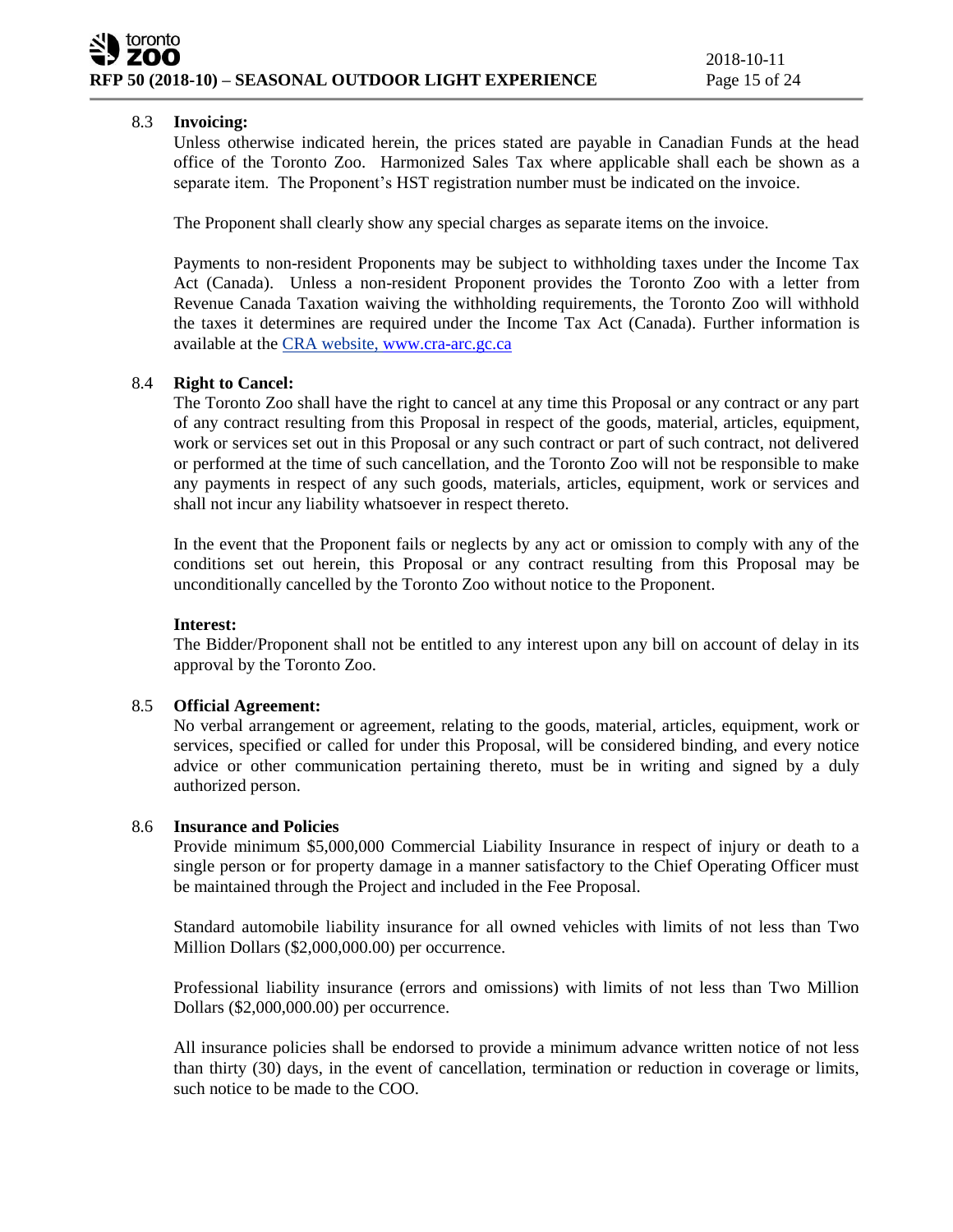All policies of insurance required to be taken out by the Consultant shall be placed with insurers licensed to conduct business in the Province of Ontario and shall be subject to the approval of the COO, acting reasonably.

The Successful firm shall deliver to the Board evidence of the insurance required prior to the commencement of the agreement, in form and detail satisfactory to the COO acting reasonably.

All insurance policies shall be endorsed to provide a minimum advance written notice of not less than thirty (30) days, in the event of cancellation, termination or reduction in coverage or limits, such notice to be made to the COO.

The provisions of this section shall no way limit the requirements and obligations imposed on the successful firm elsewhere in the Contract, nor relieve the Consultant from compliance therewith and fulfillment thereof.

The parties agree that insurance policies may be subject to deductible amounts, which deductible amounts shall be borne by the Contract.

## 8.7 **Safety:**

The Proponent shall, as applicable, conform to and enforce strict compliance with the Occupational Health and Safety Act and for purposes of the Act be designated as the "constructor" for the Service.

The Proponent must adhere to all relevant Zoo policies, including, but not limited to, the Contractor Safety Policy, Working in the Vicinity of Animal Containments Policy and the Vehicles on Site Policy, copies of which the Chief Operating Officer, Toronto Zoo, shall supply to the Preferred Proponent.

#### 8.8 **Indemnity:**

The Proponent shall at all times well and truly save, defend, keep harmless and fully indemnify the Toronto Zoo, the Board of Management of the Toronto Zoo, the City of Toronto, the Toronto & Region Conservation Authority, and their servants, employees, officers, agents and invitees, from and against all actions, suits, claims, demands, losses, costs, charges, damages, and expenses, brought or made against or incurred by their servants, officers, employees, agents or invitees in any way relating, directly or indirectly, to goods, material, articles or equipment supplied or to be supplied, or to the supplying of goods or services, pursuant to this Proposal, or any other claim, action, suit, demand, loss, cost, charge, damage or expense relating to copyright, trademark or patent with regard directly or indirectly with any such goods, services, material, articles or equipment or the supply or performance thereof.

# 8.9 **Governing Law**

This RFP and any Proposal submitted in response to it and the process contemplated by this RFP including any ensuing Agreement shall be governed by the laws of the Province of Ontario. Any dispute arising out of this RFP or this RFP process will be determined by a court of competent jurisdiction in the Province of Ontario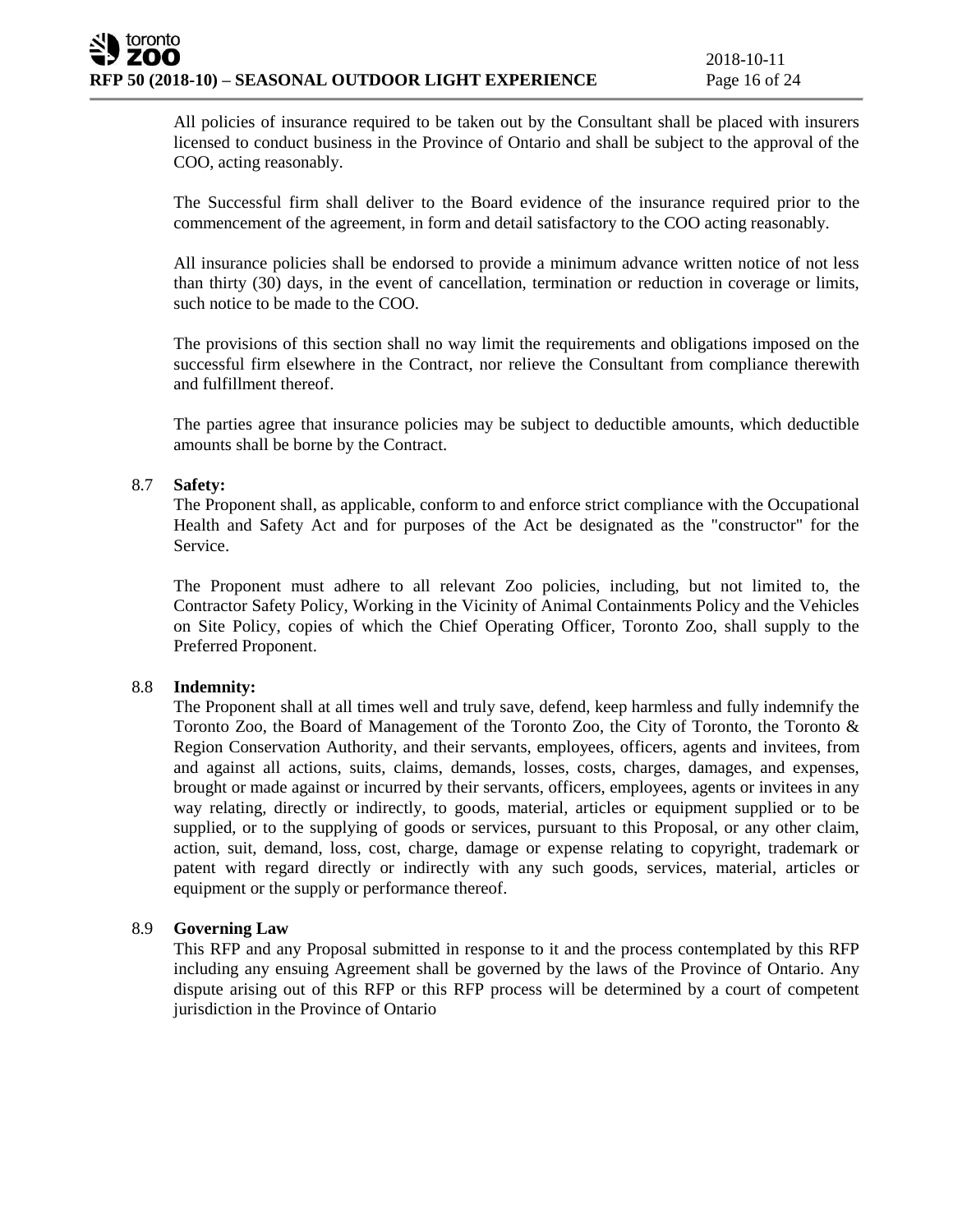# 8.10 **Guaranty of Proposal:**

All goods, material, articles, equipment, work or services, specified or called for in or under this Proposal, shall be supplied or performed at the price or process and on the basis set forth or referred to in and in accordance with the offer and this Proposal. The basis on which this Proposal is given shall include any specifications, plans, price schedules, samples, addenda or other details pertaining thereto, or provided in connection therewith.

# 8.11 **Formal Contract:**

The Proponent may be required and shall, if requested by the Toronto Zoo, execute and enter into a formal contract that is satisfactory to the solicitor for the Toronto Zoo, in order to document the contract resulting from this Proposal and to embody indemnity and related provisions that in the opinion of such solicitor are required to protect the Toronto Zoo.

## 8.12 **Warranty of Product:**

The Proponent warrants any goods, material, articles or equipment, to be supplied under or pursuant to this Proposal, that is or are to be made or used for particular purpose, will be fit and suitable for that purpose.

## 8.13 **Environmental Commitment – G.I.P.P.E.R.**

G.I.P.P.E.R. Statement of Principle – The Toronto Zoo in 1990-07-23, adopted the following G.I.P.P.E.R. (Governments Incorporating Procurement Policies to Eliminate Refuse Committee) Statement of Principle in order to contribute to waste reduction and to further the development and awareness of Environmentally Sound Purchasing.

"In order to contribute to waste reduction and to increase the development and awareness of Environmentally Sound Purchasing, acquisitions of goods and services will ensure that wherever possible specifications are amended to provide for the expanded use of durable products, reusable products and products (including those used in services) that contain the maximum level of postconsumer waste and/or recyclable content, without significantly affecting the intended use of the products or service. It is recognized that cost analysis is required in order to ensure that the products are made available at competitive prices"

All Proponents are encouraged to be pro-active in assisting the Toronto Zoo in achieving this principle. Alternative goods & services, suggested by the Proponent, addressing the above principle will be considered by the Toronto Zoo, within a reasonable price range.

# 8.14 **Proposal/Quotation Costs:**

The proponent shall bear all costs and expenses with respect to the preparation and submission of its proposal/quotation costs and the bidder participation in the proposal/quotation/proposal costs process, including, but not limited to: site visits and inspections, all information gathering processes, interviews, preparing responses to questions or requests for clarification from the Toronto Zoo, preparation of questions for the Toronto Zoo, and contract discussions and negotiations.

The Toronto Zoo shall not be responsible for or liable to pay any proposal/quotation costs of any proponent regardless of the conduct or outcome of the proposal/quotation Request, Purchase Order process or Contract process.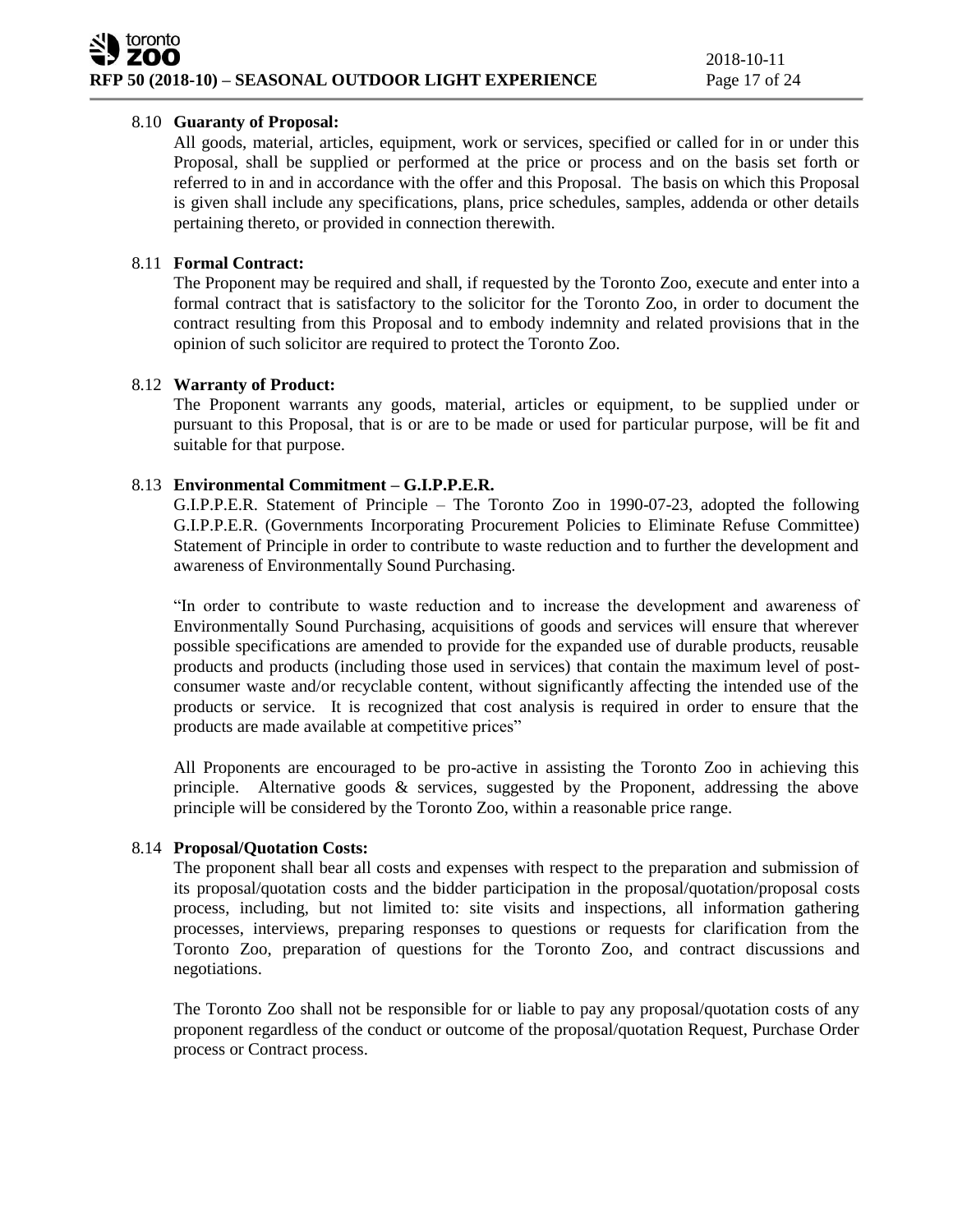# 8.15 **Copyright:**

All final custom designs, artwork, etc. shall become the property of the Toronto Zoo. The Toronto Zoo shall retain sole copyright of all work that is developed or created at the request of the Toronto Zoo Toronto Zoo and the Proponent shall have no rights of sale or production other than the use for personal promotion of the author.

# 8.16 **Addendum**

If the Proponent finds discrepancies in or omissions from these Specifications or if he/she is in doubt as to their meaning, he/she shall notify the Toronto Zoo, who may issue a written addendum. The Toronto Zoo will make oral interpretations of the meaning of these documents and drawings.

If an addendum(s) are issued by the Toronto Zoo during the proposal period, such addendum(s)must be acknowledged by the Proponent in writing in their pricing submission.

# 8.17 **Ownership of Deliverables**

All deliverables, reports and supporting documents furnished by the Contractor/Consultant in its performance of the Services/Work will become the exclusive property of the Toronto Zoo.

# 8.18 **Toronto Zoo Rights and Options Reserved:**

The Toronto Zoo reserves the right to award the contract to any proponent who will best serve the interest of the Toronto Zoo. The Toronto Zoo reserves the right, in its sole discretion, to exercise the following rights and options with respect to the proposal submission, evaluation and selection process under this RFP:

- a) To reject any or all proposals;
- b) To re-issue this RFP at any time prior to award of work;
- c) To cancel this RFP with or without issuing another RFP;
- d) To supplement, amend, substitute or otherwise modify this RFP at any time prior to the selection of one or more proponents for negotiation;
- e) To accept or reject any or all of the items in any proposal and award the work in whole or in part;
- f) To waive any informality, defect, non-responsiveness and/or deviation from this RFP and its requirements;
- g) To permit or reject at the Toronto Zoo's sole discretion, amendments (including information inadvertently omitted), modifications, alterations and/or corrections of proposals by some or all of the proponents following proposal submission;
- h) To request that some or all of the proponents modify proposals based upon the Toronto Zoo's review and evaluation;
- i) To request additional or clarifying information or more detailed information from any Proponent at any time, before or after proposal submission, including information inadvertently omitted by the proponent.

# 8.19 **Performance:**

All work to be done under the Contract shall be done to the satisfaction of the Toronto Zoo or their representative authorized to act for them, and the materials and process of preparation and manufacture shall at all times be subject to their examination and inspection and rejection in any stage of the preparation or manufacture.

# 8.20 **Co-ordination of Work:**

The proponent shall co-ordinate all work with the Toronto Zoo or their representative authorized to act for them, to ensure co-ordination and timely execution of service.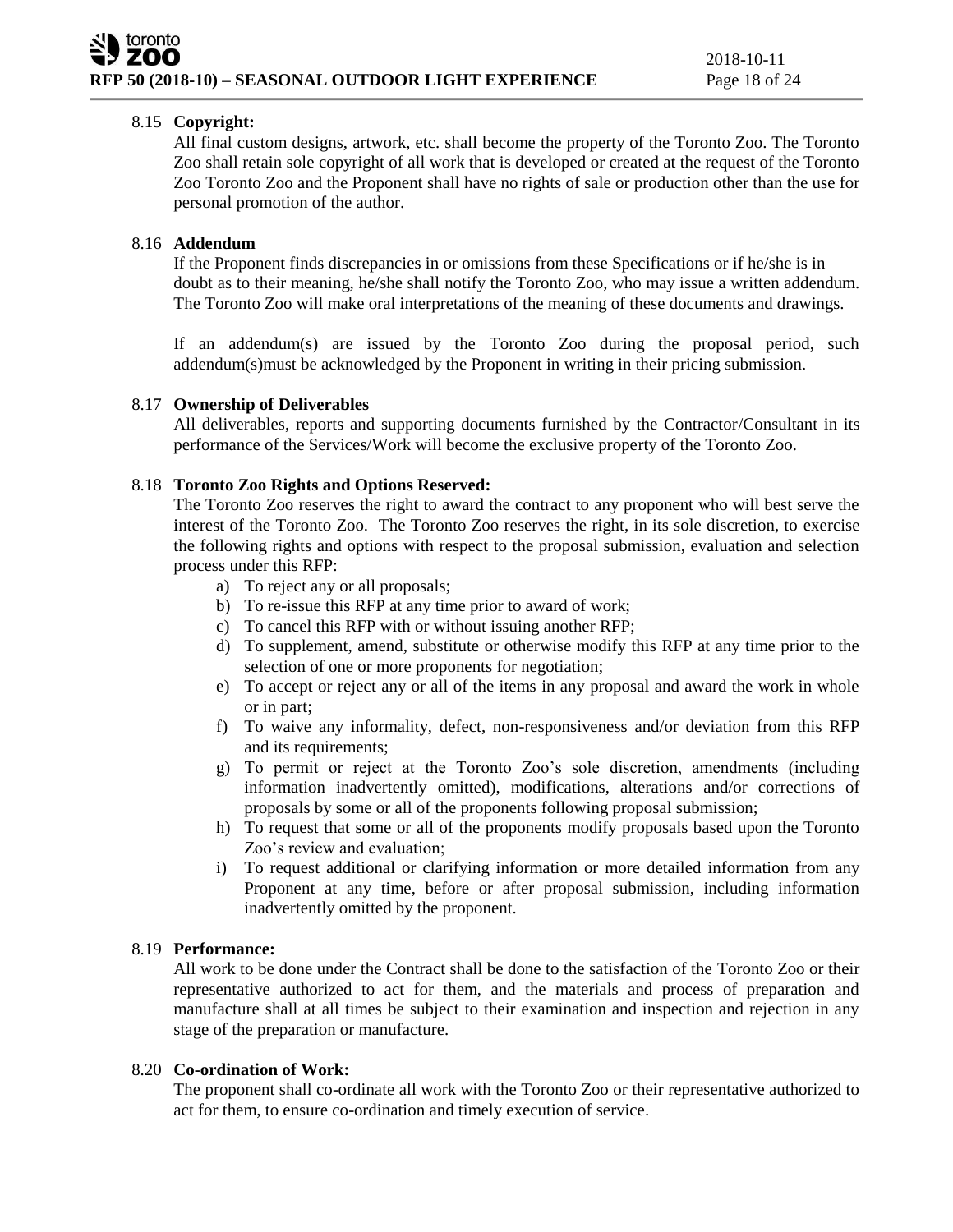# 8.21 **Education Institute Status**

The Toronto Zoo is a registered educational institute and accordingly may be eligible for preferred pricing which should be reflected in the Tender as submitted

# 8.22 **Charity Status**

The Toronto Zoo is a registered charitable organization (registration #BN 119216398RR0001) and accordingly may be eligible for preferred pricing which should be reflected in the Quotation as submitted.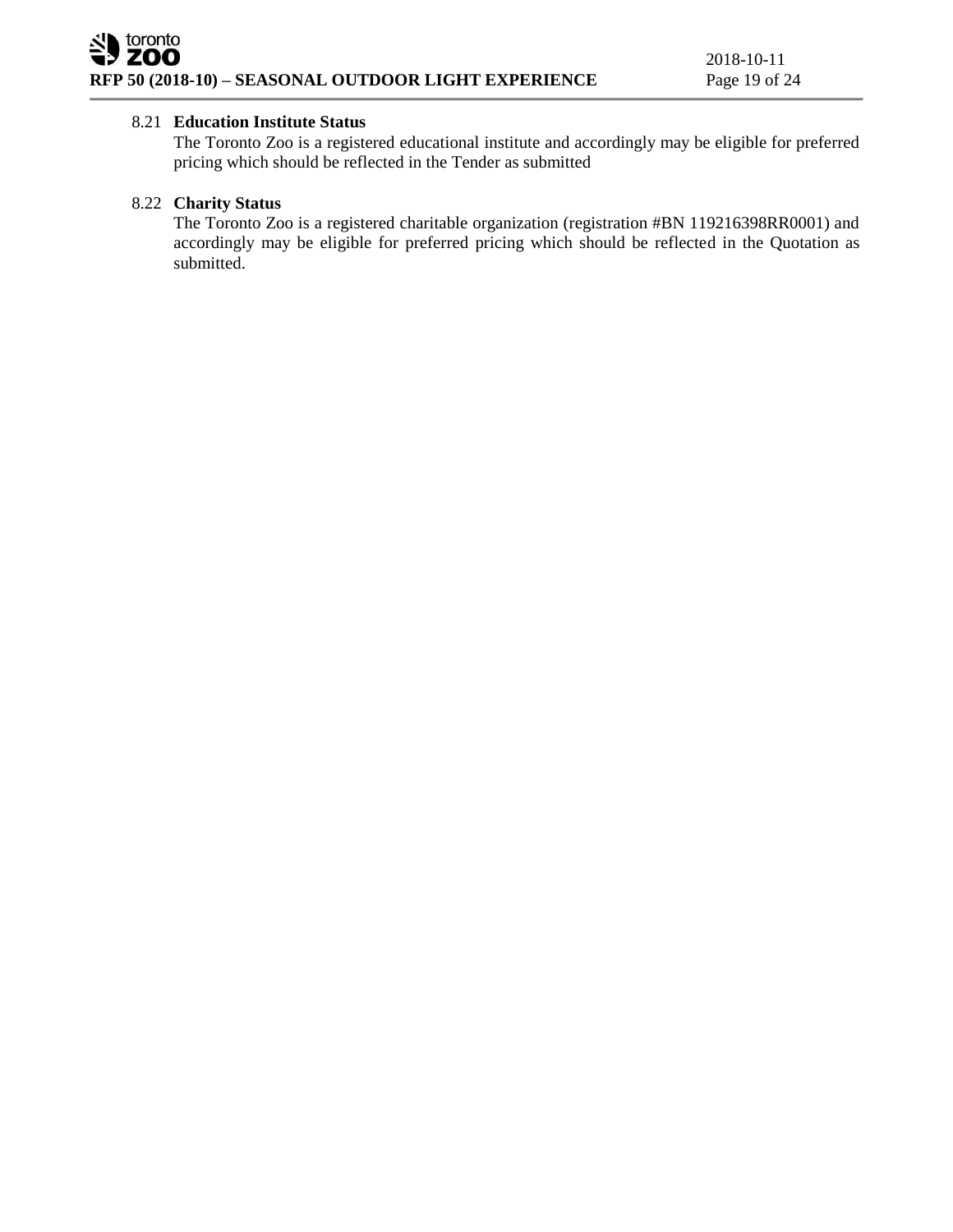#### **9.0 SUBMISSION FORMS**

The undersigned Proponent having reviewed and fully understood the RFP and all terms and requirements of the RFP and all terms and conditions of the RFP and information provided, hereby submits the attached Proposal and supporting materials ("the Proposal") in accordance.

I/We, hereby, have received, allowed for and included as part of our submission all issued Addendum numbered \_\_\_\_\_\_\_\_\_\_.

The Board of Management of the Toronto Zoo reserves the right to reject any or all Proposals or to accept any Proposal, should it deem such action to be in its interests.

By submitting a Proposal the Proponent agrees to all of the terms and conditions of this Request for Proposal.

By signing and submitting this proposal, you are agreeing to the release of your proposal information, as deemed necessary by the Board, in order to conduct business associated with this proposal or project.

| <b>COMPANY INFORMATION</b> |           |
|----------------------------|-----------|
| Company Name:              |           |
|                            |           |
| Name of authorized         |           |
| <b>Signing Officer</b>     | Title:    |
| Signature:                 | Date:     |
|                            |           |
| <b>Contact Name:</b>       | Title:    |
|                            |           |
| Address:                   |           |
| Telephone #:               | Fax #:    |
|                            |           |
| Email:                     | Web Site: |
|                            |           |
| HST#:                      |           |
|                            |           |
|                            |           |

| DISCOUNT                                                                                        | <b>Discount</b> | Days |
|-------------------------------------------------------------------------------------------------|-----------------|------|
| Discount allowed for prompt payment and period within<br>which invoice must be paid to qualify. | $\%$            |      |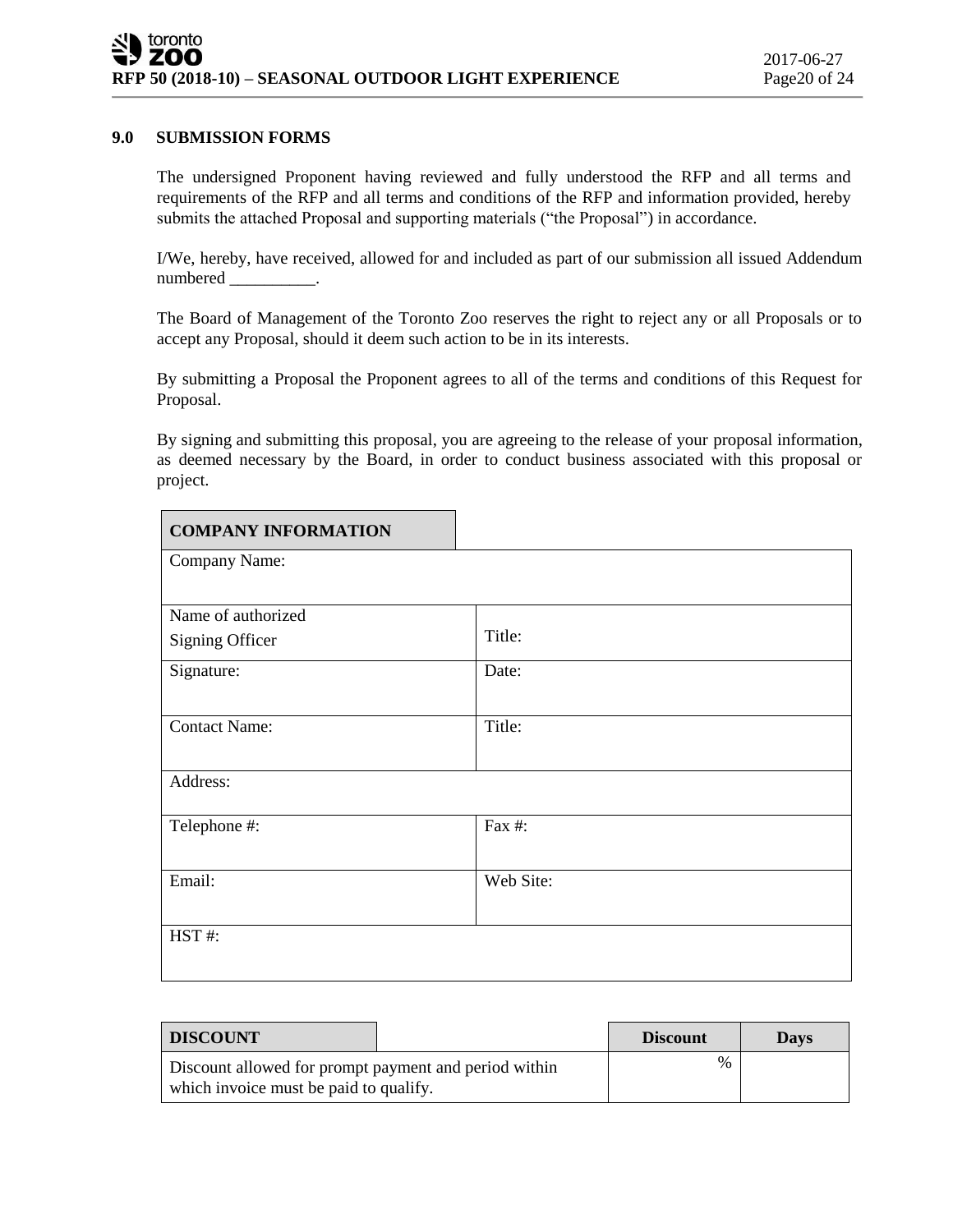# 2.1 **PROPOSAL RENTAL RATE PRICE SCHEDULE**

| <b>Description</b><br>November 1, 2019 to January 19, 2020                                                                                                                                                    | Price complete, rental rate for the period<br>November 1, 2019 to January 19, 2020 <b>HST</b><br>excluded IN CDN DOLLARS |
|---------------------------------------------------------------------------------------------------------------------------------------------------------------------------------------------------------------|--------------------------------------------------------------------------------------------------------------------------|
| <b>Exhibit</b> - all that is required for the installation of<br>lighting exhibit including décor, equipment,<br>shipping, custom and duties, assembly, technical<br>run throughs and, servicing of equipment |                                                                                                                          |
| Decommissioning and removal of equipment<br>related to lighting exhibit                                                                                                                                       |                                                                                                                          |
| Other (specify)                                                                                                                                                                                               |                                                                                                                          |
| <b>Subtotal</b>                                                                                                                                                                                               |                                                                                                                          |
| $HST^*$                                                                                                                                                                                                       |                                                                                                                          |
| <b>Total</b>                                                                                                                                                                                                  |                                                                                                                          |

\*The Toronto Zoo pays all applicable taxes (subject to withholding taxes)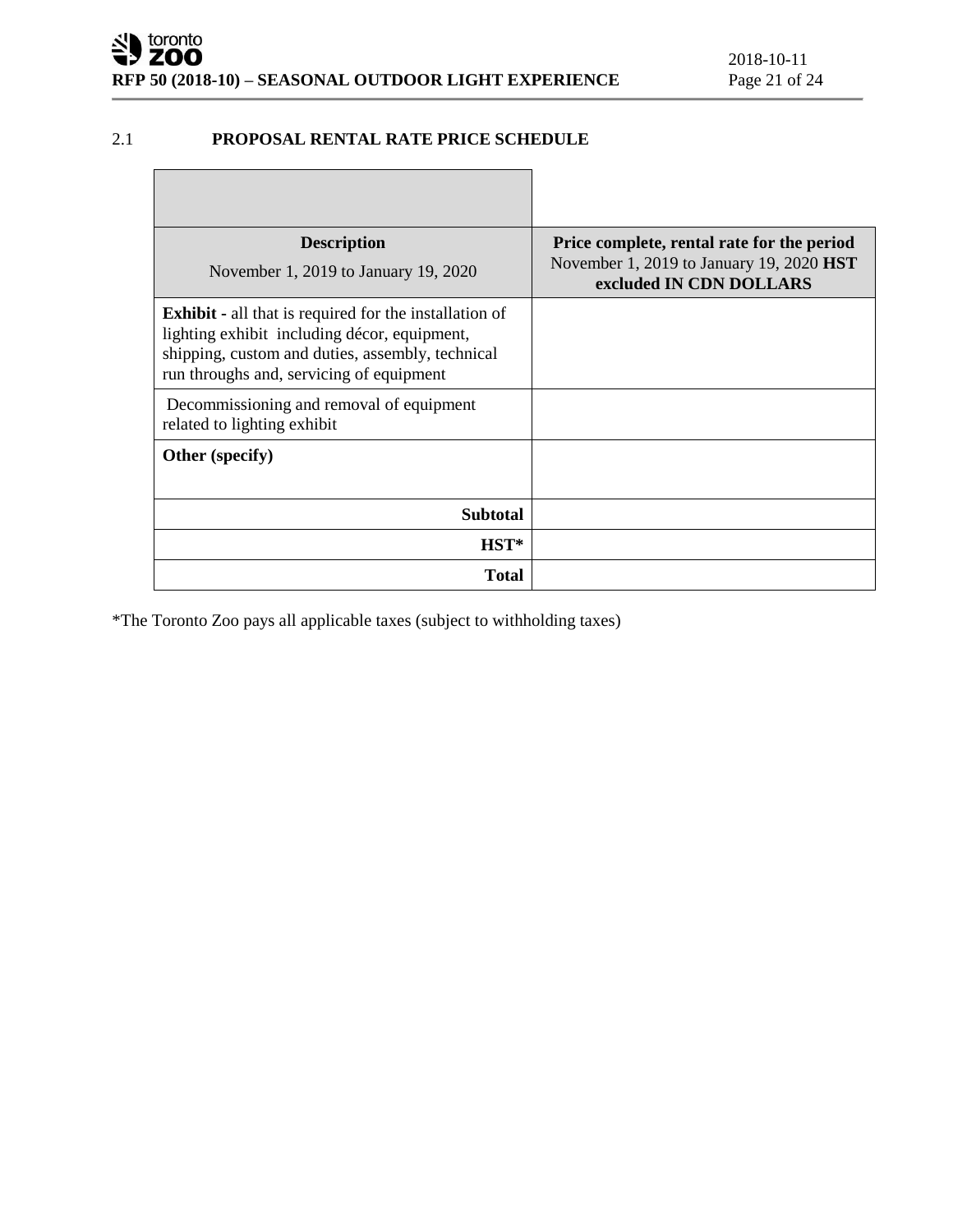# **SUBMISSION LABEL**

**This address label should be printed and affixed to the front of your sealed tender, quotation and proposal envelope/package submission. Toronto Zoo will not be held responsible for envelopes and packages that are not properly labeled or submitted to an address other than the one listed on this label.**

**Proponent Name** 

**RFP 50 (2018-10)- SEASONAL OUTDOOR LIGHT EXPERIENCE Closing: Thursday, 2018-11-01, 12:00 hours (noon) local time**

# **TO BE RETURNED TO**

**TORONTO ZOO ATTENTION: SUPERVISOR, PURCHASING & SUPPLY ADMINISTRATIVE SUPPORT CENTRE 361A OLD FINCH AVE. TORONTO, ONTARIO M1B 5K7**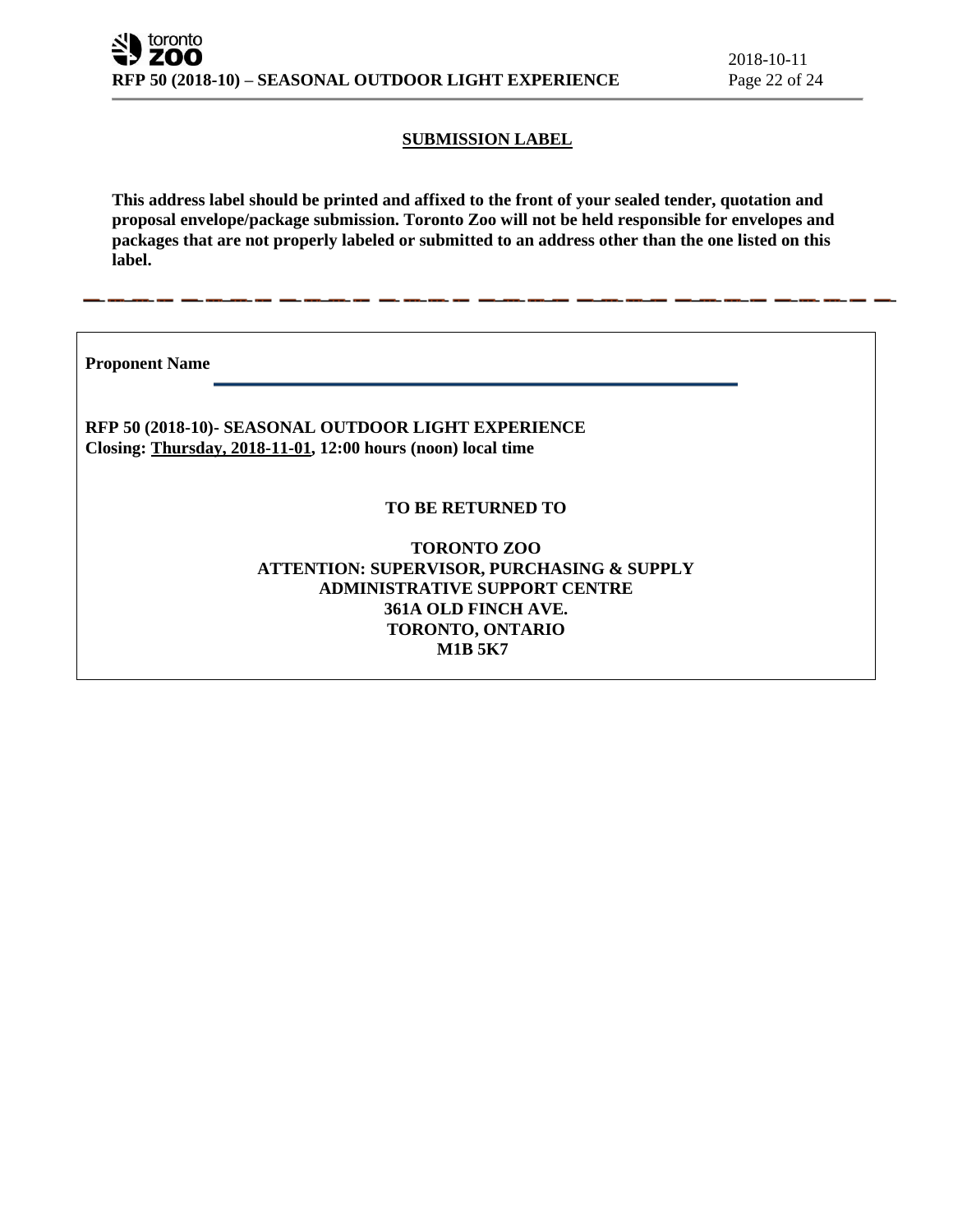## **NOTICE ON NO BID**

# **INSTRUCTIONS:**

It is important to the Toronto Zoo to receive a reply from all invited bidders. If you are unable, or do not wish to submit a bid, please complete the following portions of this form. State your reason for not bidding by checking the applicable box(es) or by explaining briefly in the space provided. It is not necessary to return any other Request for Proposal/Quotation/Tender documents or forms. Please just return this completed form by fax or by mail prior to the official closing date. Purchasing and Supply Fax Number: (416) 392-6711.

| A Proposal/Quotation/Tender is not submitted for the following reason(s): |                                                                      |
|---------------------------------------------------------------------------|----------------------------------------------------------------------|
| Project/quantity too large.                                               | Project/quantity too small.                                          |
| We do not offer services or commodities to<br>these requirements          | Cannot meet delivery or completion<br>requirement                    |
| We do not offer this service or commodity.                                | Agreements with other company do not permit<br>us to sell directly.  |
| Cannot handle due to present commitments.                                 | Licensing restrictions                                               |
| Unable to bid competitively.                                              | We do not wish to bid on this service or<br>commodity in the future. |
| Insufficient information to prepare<br>quote/proposal/tender              | Specifications are not sufficiently defined                          |
| We are unable to meet bonding or insurance<br>requirements.               |                                                                      |

Other reasons or additional comments (please explain):

| Company Name:          |  |
|------------------------|--|
| Address                |  |
| <b>Contact Person:</b> |  |
| Signature of           |  |
| Company                |  |
| Representative:        |  |
| Date:                  |  |
| Phone Number:          |  |
| Email address          |  |